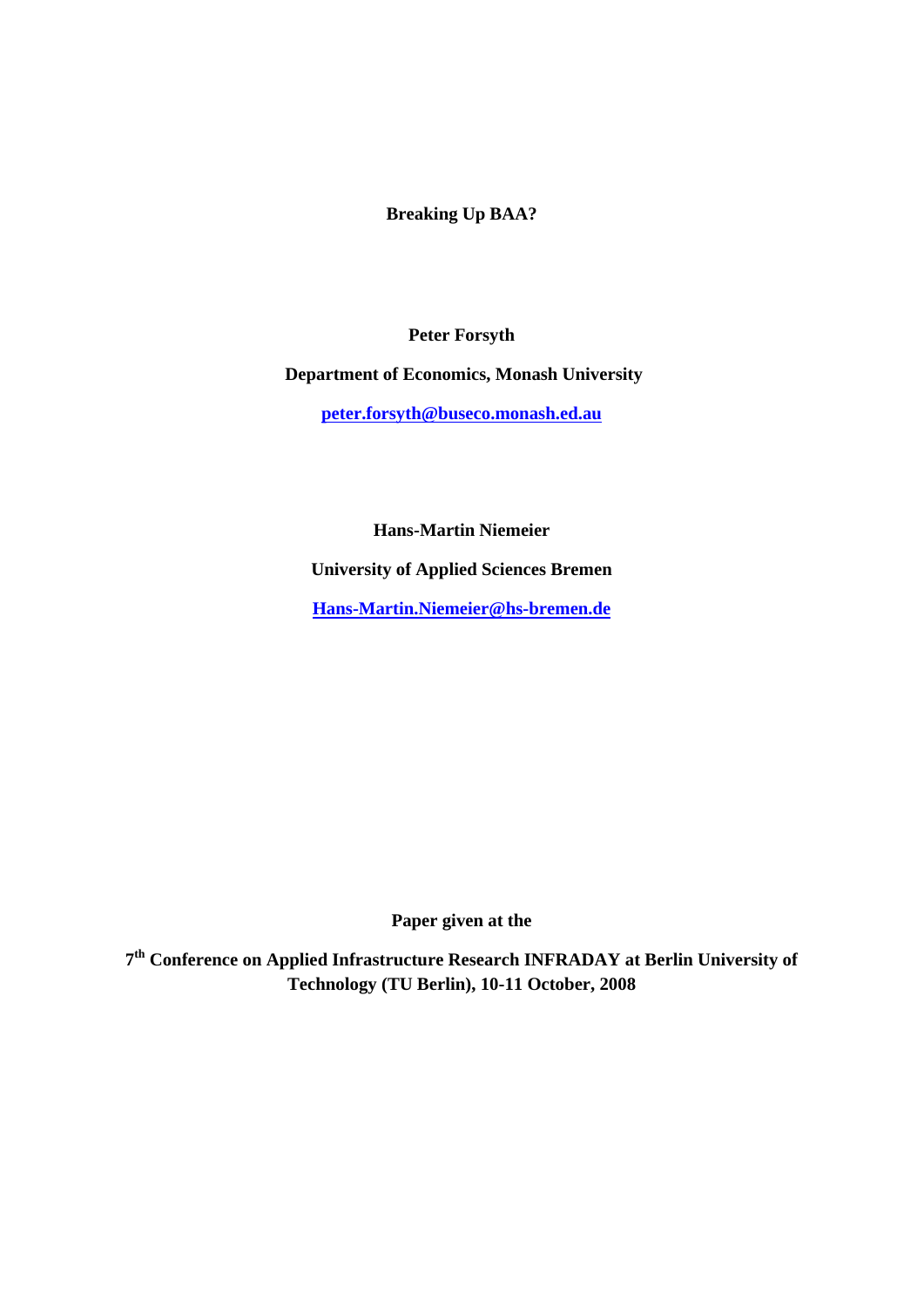#### **Abstract**

#### **Competition and the London Airports: How Effective will it be?**

#### **Peter Forsyth**

#### **Hans-Martin Niemeier**

The breakup of the airports operator BAA is now likely, with a UK Competition Commission inquiry recommending it. The main interest concerns the prospects for competition between the major London airports, Heathrow, Gatwick and Stansted. If these airports were independent and competed strongly, the current price regulation of the airports might be able to be relaxed or removed. This would lead to the reduction or elimination of problems associated with this regulation, such as its poor or ambiguous incentives for quality and investment. Here we explore the scope for competition between the airports. We note that there are some aspects of competition which would emerge, and provide a spur for better performance. However the excess demand situation, and the difficulties in expanding capacity, are likely to limit the effectiveness of competition. Regulation will itself influence the ability of the airports to compete. Separating the airports is unlikely to result in strong enough competition to dispense with regulation, though it is likely spur some performance improvements. How well competition works will depend on how well the system is regulated.

Key words: BAA, Heathrow, Gatwick, Stansted, Price cap regulation, investment,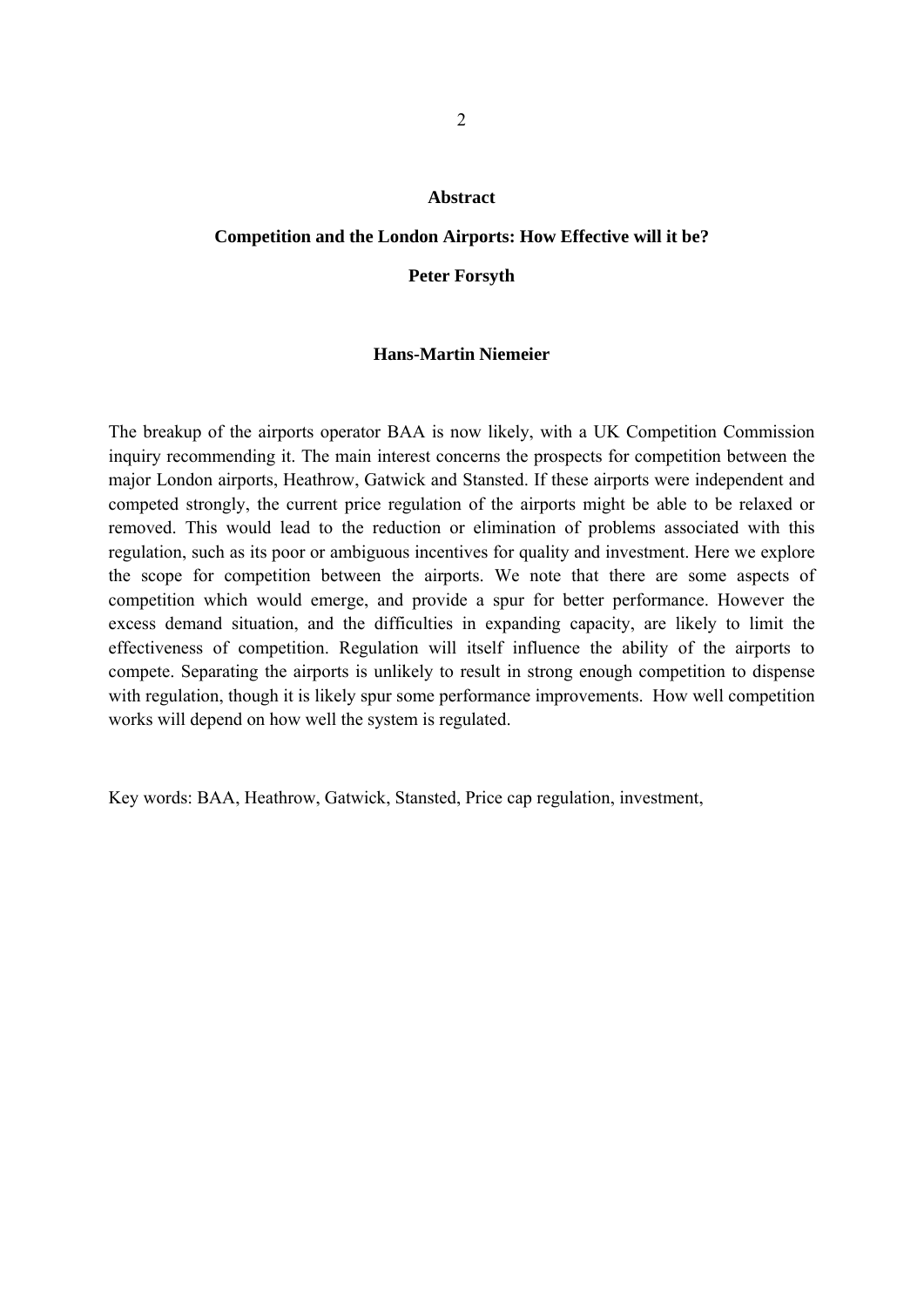## **1 Introduction**<sup>∗</sup>

-

The performance of the London airports has long been controversial. The major airports, Heathrow, Gatwick and Stansted, all owned by BAA, have been criticised for providing inadequate capacity, being too crowded, offering poor quality of service, and having excessively high costs and charges. Criticism in the press has been longstanding (see the Economist, 1995). After several crises in recent years, with the takeover of BAA by Ferrovial in 2006 and culminating in the problems associated with the opening of Terminal 5, the performance of the London airports has become a live public policy issue. Breaking up BAA, and allowing competition between the London airports, is seen as either the primary way, or at least a major way in which improved performance of the airports can be stimulated (the Economist, 2008a and 2008b, reflects these views). BAA also owns three airports in Scotland, including Edinburgh and Glasgow airports, which may be able to compete. The UK Competition Commission has provisionally recommended BAA be required to sell two of its London Airports and either Edinburgh or Glasgow airport in Scotland (Competition Commission, 2008b). Its final report is expected in early 2009.

While BAA performance has been seen lately as being poor, there are several factors beyond its control which have impacted upon it. BAA is subject to regulation which influences the incentives it faces to invest and deliver on quality. Its ability to invest is constrained by environmental considerations, which have resulted in detailed planning procedures and explicit government intervention. Capacity at London's Heathrow and Gatwick airports is very tight, and this has resulted in congestion and lower quality services. BAA has not been free to invest where and when it wished. If the London airports are separated, it is probable that their ability to compete will continue to be limited by these factors. Thus the question arises of how effective competition between the airports will be, both in the short and long terms.

In this chapter, we concentrate on the competition issue. Separating the London airports involves more than this. Separation means ownership changes, and these could impact on performance. It also means that nay advantages from coordinating investments between airports , by a common owner, would be lost (though as noted later, actual investment programs are very much influenced by regulators, planning controls and government policies).

The historical setting is obviously important to understand and evaluate the demand for breaking up  $BAA<sup>1</sup>$ . Therefore we start with a historical overview of how BAA managed its efficiency

<sup>∗</sup> We like to thank Mike Toms and David Starkie for their comments on this chapter. Furthermore, we thank Karsten Fröhlich for valuable research assistance.

<sup>&</sup>lt;sup>1</sup> We focus on the break up of BAA's three London airports and do not evaluate the demand to separate the Scottish airports of BAA.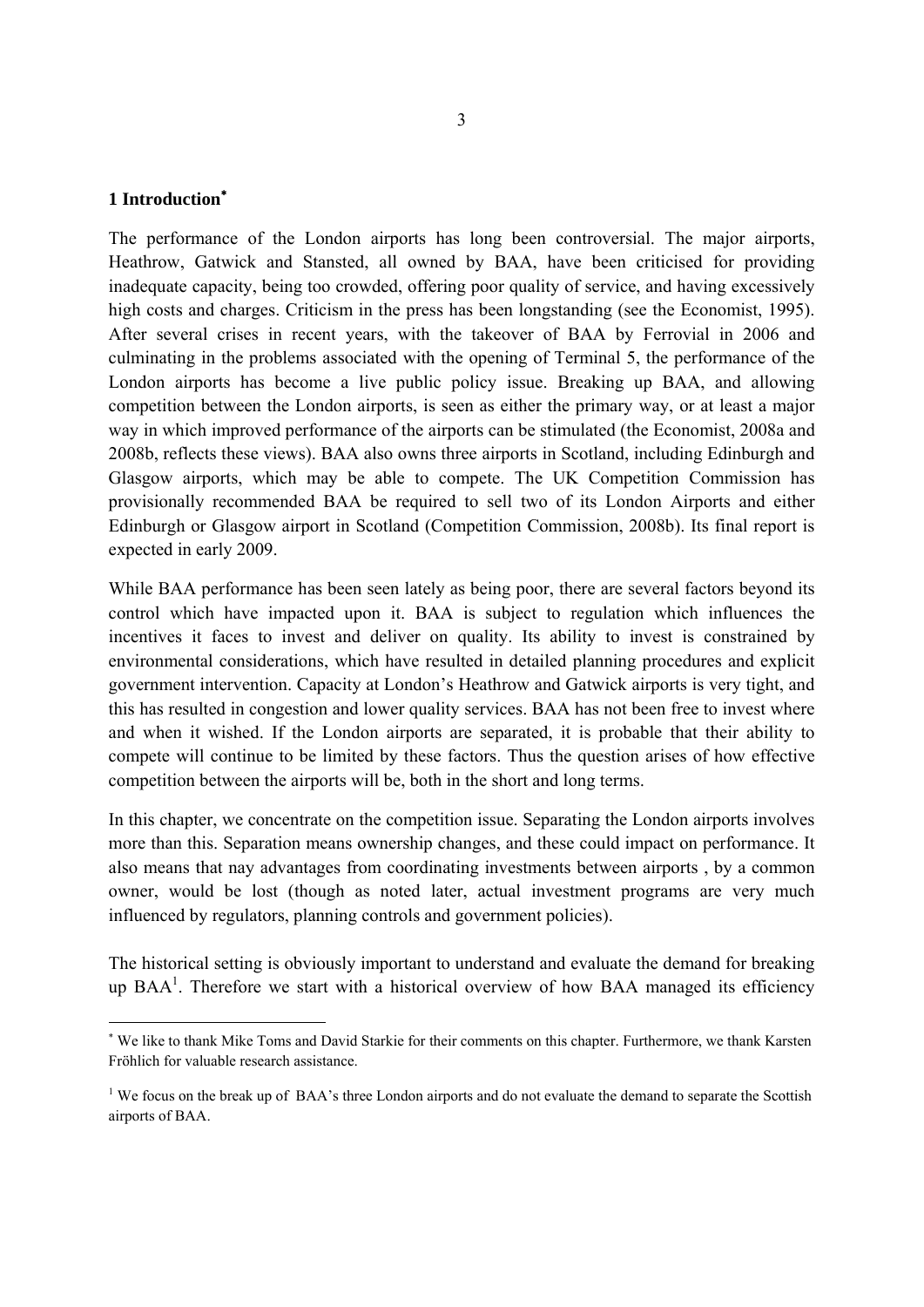problems and how decisions concerning the regulatory framework and ownership were taken. In the next section we define more precisely the efficiency issues. Thereafter we focus on the following research questions:

- Does separation increase competition so much that regulation is not necessary? (Section 4)
- If regulation is still necessary, how effective is separation in promoting competition and does it increase efficiency (Section 5)?

Thereafter we summarize our results addressing the question what separation achieves and does not.

#### **2 Background**

The British Airports Authority was established in 1965 as the owner of the major London airports, Heathrow and Gatwick, and in addition Prestwick in Scotland (see Table 1). Later on it acquired Aberdeen, Edinburgh and Glasgow in Scotland. The airports were run as public utilities. The stated objective of BAA was to maximize social welfare. In 1972, like other public utilities, it ostensibly adopted the recommend pricing scheme of Long Run Marginal Cost Pricing (Little and McLeod, 1972). Efficient pricing is linked to the need to provide optimal capacity at the right time (Forsyth, 1972). From the 1970s onwards Heathrow, and later on Gatwick faced excess demand at certain hours a day. Peak pricing was strongly opposed by airlines (Toms, 1994), but according to Starkie and Thompson (1985) the level of charges was below long run marginal costs and the peak charges did not clear the market. As with other airports, slots were used to clear the market.

**Table 1 Overview of regulatory milestones of BAA (about here, see end of paper)** 

## **Table 2 Passenger Numbers at London airports (millions) (about here, see end of paper)**

In 1985 the Department of Transport announced its policy on capacity and ownership in its White Paper on Airport Policy and proposed privatisation of BAA as a group. Starkie and Thompson (1985) criticized this because the "disadvantages of divided ownership have been exaggerated" (Summary, point 10). They found hardly any empirical evidence for economies of scale in an airport system and no operational cost savings from common overhead costs (p.50 ff). They criticized the cross subsidization of Stansted as mainly due to providing excessive quality and thereby potentially distorting competition with Luton. The central message was that effective competition between separated airports was possible because "Stansted and Gatwick would compete for charter and long-haul discount fare traffic; Gatwick and Heathrow (and, if approved, the Dockland STOL-port) would compete in other sectors." (Summary, 9) This competition should be combined with regulation as the break up "will not remove the need for continued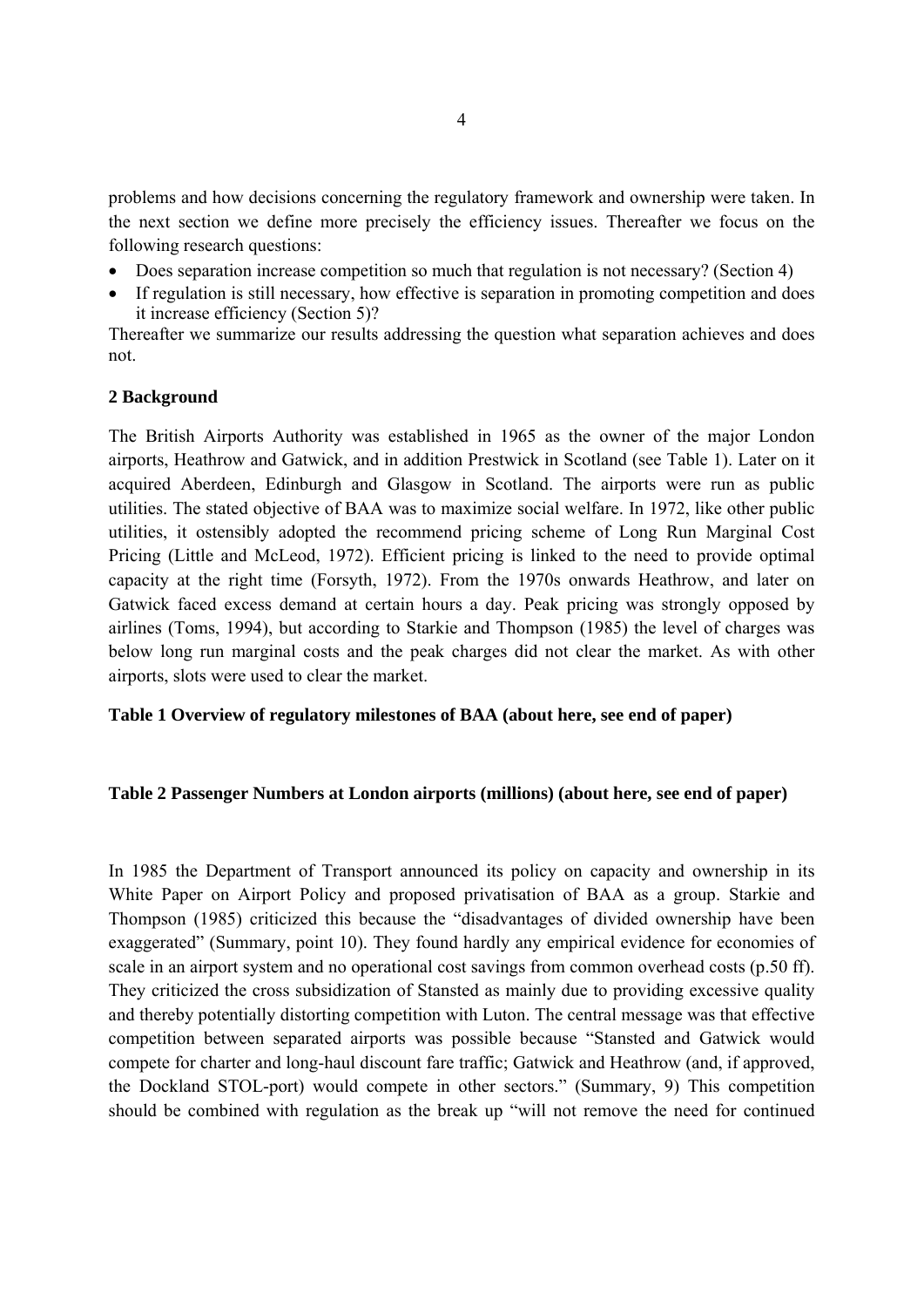regulation." ibid, 13 Regulators with separate ownership would be more effective as "divided ownership will generate alternative and competing sources of information." (ibid) However the Government privatised BAA as a group for a price of £ 1.5 billion. Price cap regulation was established on 1 April 1987. The cap was based on the single till principle for each airport and on average revenues per passenger. Vickers and Yarrow (1988) were critical of privatisation and regulation because "privatisation of BAA was simply the transfer to private hands of a monopoly with valuable assets" (p 366), which will not "improve the economic efficiency of airport operations: it was primarily a financially designed operation designed to serve other objectives (p 366).

During the nineties the break up was discussed in 1991 by the Monopolies and Merger Commission (see Toms, 2004) and in 1996 by the House of Commons Transport Committee (1996) and in the end rejected. In 1999 the Government investigated again the issue, but concluded that a break up would not enhance competition because "the scope for such competition was currently constrained by the lack of unused capacity and the planning system which means that decisions on whether there should be substantial new airport infrastructure in South East will in practice be a matter of government." (Department of Environment, Transport and the regions, 2000, par. 220).

Price cap regulation reduced the level of charges substantially (see below table 3) at the London airports. This was largely due to the single till principle, the duty free tax exemption and the very innovative non aviation strategy of BAA management led high revenues and profits which in turn raised the X-factor and lowered the level of charges. As excess demand is rationed by slot allocation it created substantial rents and slot a situation in which airport charges at Heathrow are lower that at other London airports which have less scarce capacity. The CAA made several attempts to suggest a pricing structure reflecting these scarcities, but BAA was reluctant to follow them given the opposition of airlines. In 2001 the CAA was preparing to deal with the investment in new terminal capacity. It found that historic accounting values of land were below the opportunity costs. The standard model with average accounting costs on a single till basis was inappropriate as it would lead to the greatest divergence of prices from their market clearing level and proposed a revised regulatory cost base on dual till basis. (CAA 2001 a) This move to the dual till principle was backed by study of Starkie and Yarrow (2000) on the advantages and disadvantages of the single till principle. The Competition Commission found the "arguments and current evidence for moving to the dual till ... not persuasive" (CAA, 2002a). In the end the CAA compromised with a price cap on a single till but with similar high charges as under a dual till (CAA, 2003, Hendriks and Andrew, 2004).

#### **Table 3: Regulation X-factor (about here, see end of paper)**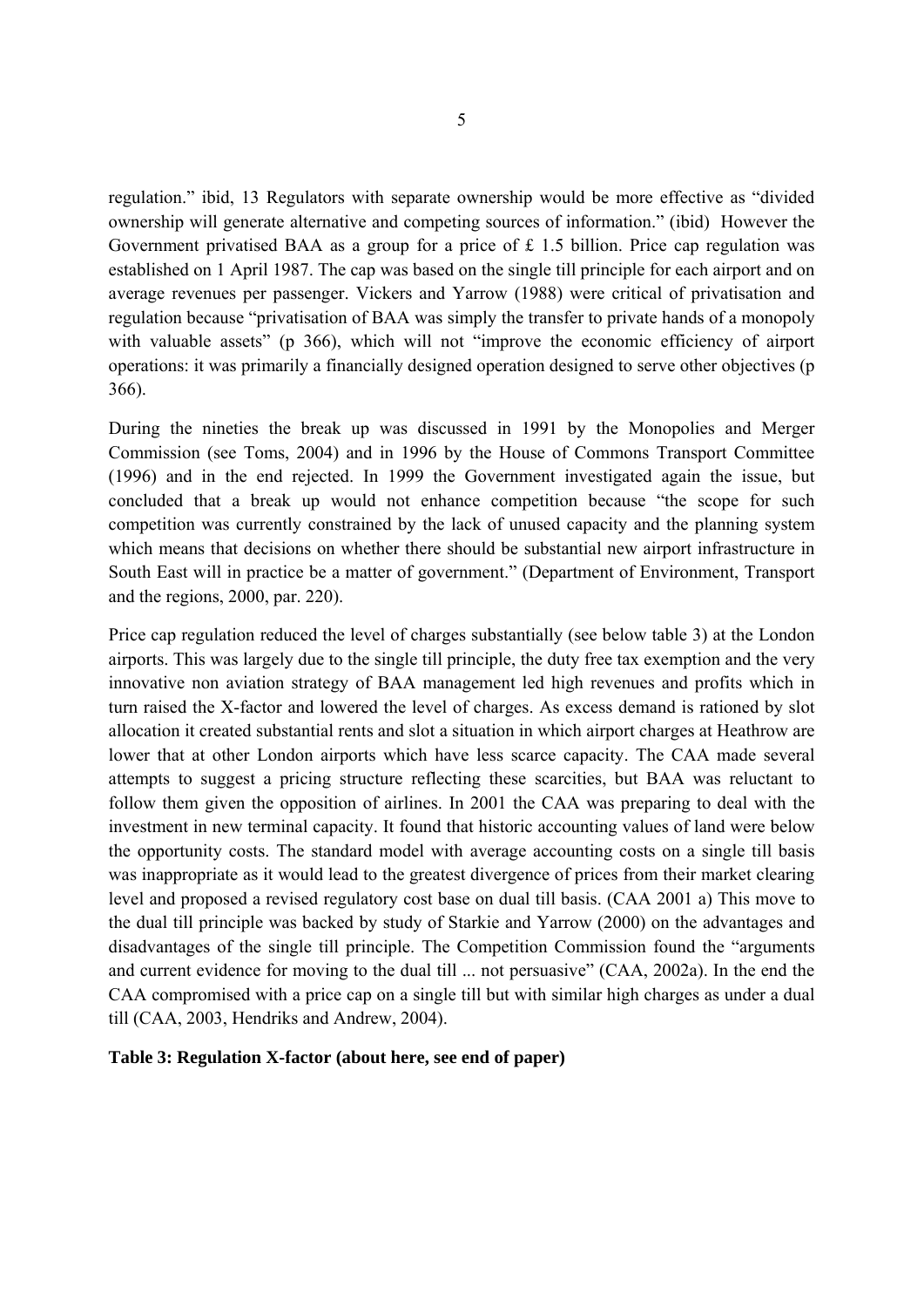In 2006 two parallel events happened. In February Ferrovial, a Spanish construction and infrastructure company, announced to bid for BAA (Economist 2006a) and succeeded on Tuesday June  $6<sup>th</sup>$ ,. BAA was sold about at £10.3 billion (Economist 2006b). In this process on 25 May 2006 the Office of fair Trading announced its decision to start an inquiry in the market structure of the airport market, and informed the bidders that they might recommend a break up. The political mood had changed and the demands for a break up were gaining weight (Economist 2006c). As a result of a reference from the Office of Fair Trading, the Competition Commission commenced an investigation into breaking up BAA in London (Competition Commission, 2006). On August 20, 2008 the Competition Commission (2008b) recommended the break up and announced that it will inquire how the two the London airports might be sold and how regulation might be reformed.

#### **3 Efficiency and Ownership of the London Airports**

#### *Efficiency and Distributional Aspects*

The London airports are not regarded as particularly efficient providers of airport services, and there are several distinct aspects of efficiency which the introduction of competition, with or without deregulation or regulatory reform, might impact on. In addition, the distribution of the benefits from airport services will change with structural or regulatory change. Some key aspects of efficiency are:

Price levels. In some markets, price levels are often an important determinant of allocative efficiency – high prices crease a deadweight loss. If price discrimination is present, this deadweight loss is lessened. In the case of the London airports, overall price levels for Heathrow and Gatwick are below market clearing levels, thus there is no deadweight loss arising from prices being too high. If the airports were deregulated, price levels could be much higher. However, airports are effective at distinguishing between users, and charge more to users with higher expected willingness to pay, though their passenger or weight related price schedules. Thus, while price levels will have a big impact on the distribution of the gains from airport service provision, they are not likely to have a significant impact on allocative efficiency.

Congestion and Slot Availability. The London airports are slot constrained, and the level of congestion, especially on the runway side, will be determined by the number of slots that are made available, along with other factors such as weather. There is an issue about whether the number of slots made available at the London airports is optimal (see Forsyth and Niemeier, 2008a). Slot availability is not something which emerges out of the competitive or price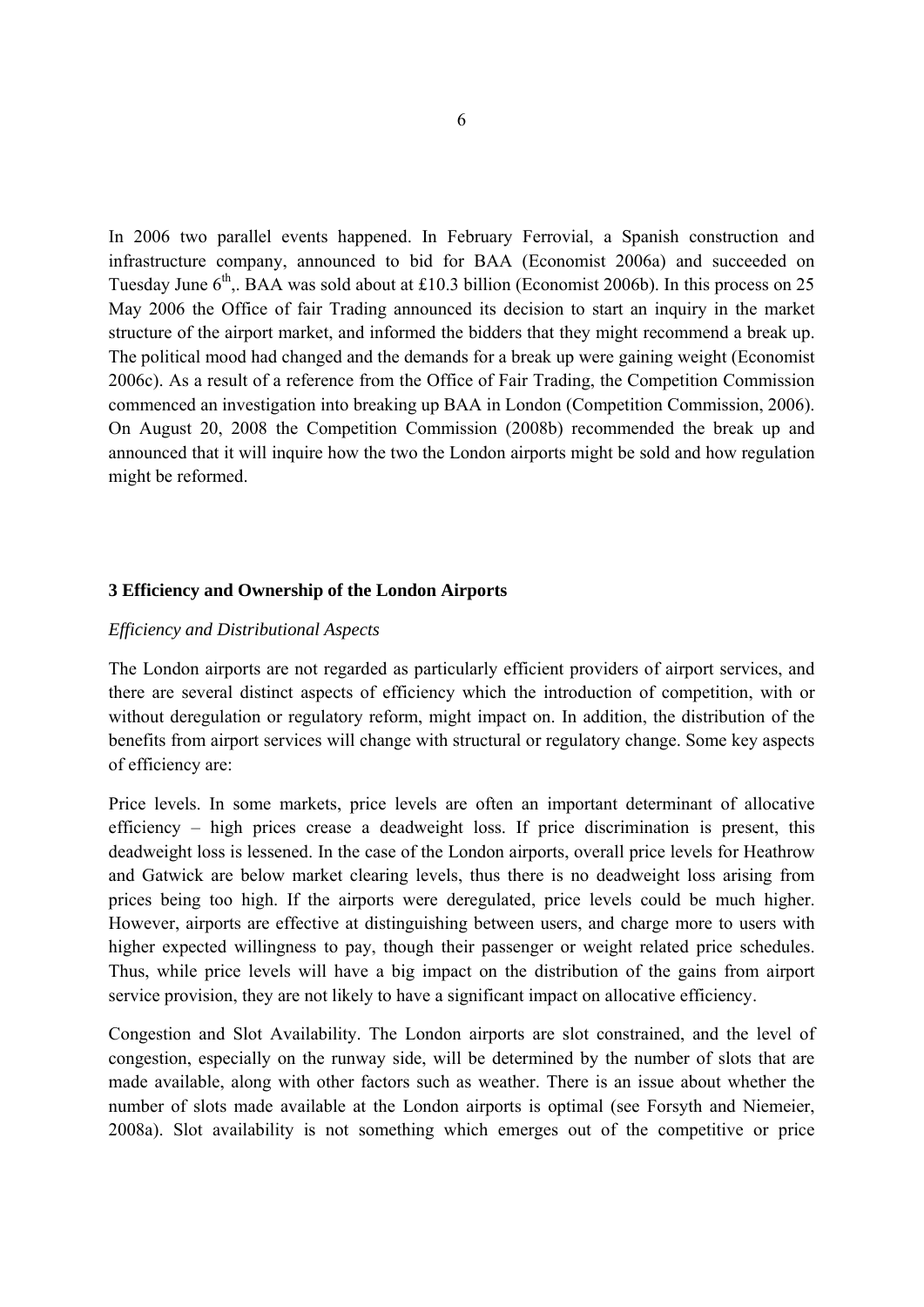regulatory processes – rather there is a separate regulatory process. Thus we do not discuss this here.

Provision of Service Quality. Choice of the service quality to provide is potentially an important quality issue for airports, and especially the London airports. It could be maintained, (and indeed the Competitive Commission (2008 a and b) makes the point strongly) that the BAA airports have provided too low a quality of service, and that users would be willing to pay for higher quality levels. Increasing quality requires the airports to incur higher operating costs and to invest more in facilities. It is well recognised that firms which are subject to price caps have an incentive to undersupply quality (Rovizzi and Thompson, 1992). The London airport regulator does recognise this, and offers incentives for increased quality, though whether these incentives have been set at the right level is an issue (see for example CAA 2001a). If the airports were separately owned, they might compete on quality (depending on the regulation to which they were subject), though whether this would be so, and the extent to which competition would solve the quality problem requires investigation.

Productive Efficiency. Two aspects of productive efficiency are relevant in the case of airports. Firstly, there is productive efficiency in operations, which deals with whether operating costs are being minimised. Secondly there is productive efficiency in the provision of capacity, which deals with wether the costs of additions to capacity are being minimised. There is some evidence that the operating costs of the London airports are relatively high (ATRS, 2008), and there are questions as to whether the costs of building new capacity have been minimised Where competition is strong, firms are forced to be productively efficient, since those which are not will not be able to cover their costs. Thus whether separation of the London airports will lead to pressure for improved productive efficiency is a question worth investigating.

Price Structures and Capacity Utilisation. With facilities which are in high demand, the effectiveness with which existing facilities are used is an important efficiency issue. Price structures can have an impact on capacity utilisation. The current price structure at the London airports is one which embodies a high per passenger charge, with a low per movement charge. This is not one which would optimise utilisation. Runway capacity is in short supply at Heathrow and Gatwick, and till recently, terminal capacity at Heathrow has been very constrained. It may remain somewhat constrained for some time as old terminals are redeveloped. A higher per movement charge, coupled with a lower per passenger charge, would induce better utilisation of the airports, as long as there is some scope to handle the extra passengers. Price caps which are based on average revenue per passenger should give the airports an incentive to structure their charges so as to increase passenger numbers, by putting greater weight on movement charges (Forsyth and Niemeier, 2008b). It is possible that terminal constraints have prevented BAA from moving in this direction in the case of Heathrow, though terminals are not a constraint for Gatwick. Given the high premia that passengers are prepared to pay to use Heathrow and Gatwick airports, there are potential efficiency gains from increasing passenger numbers. In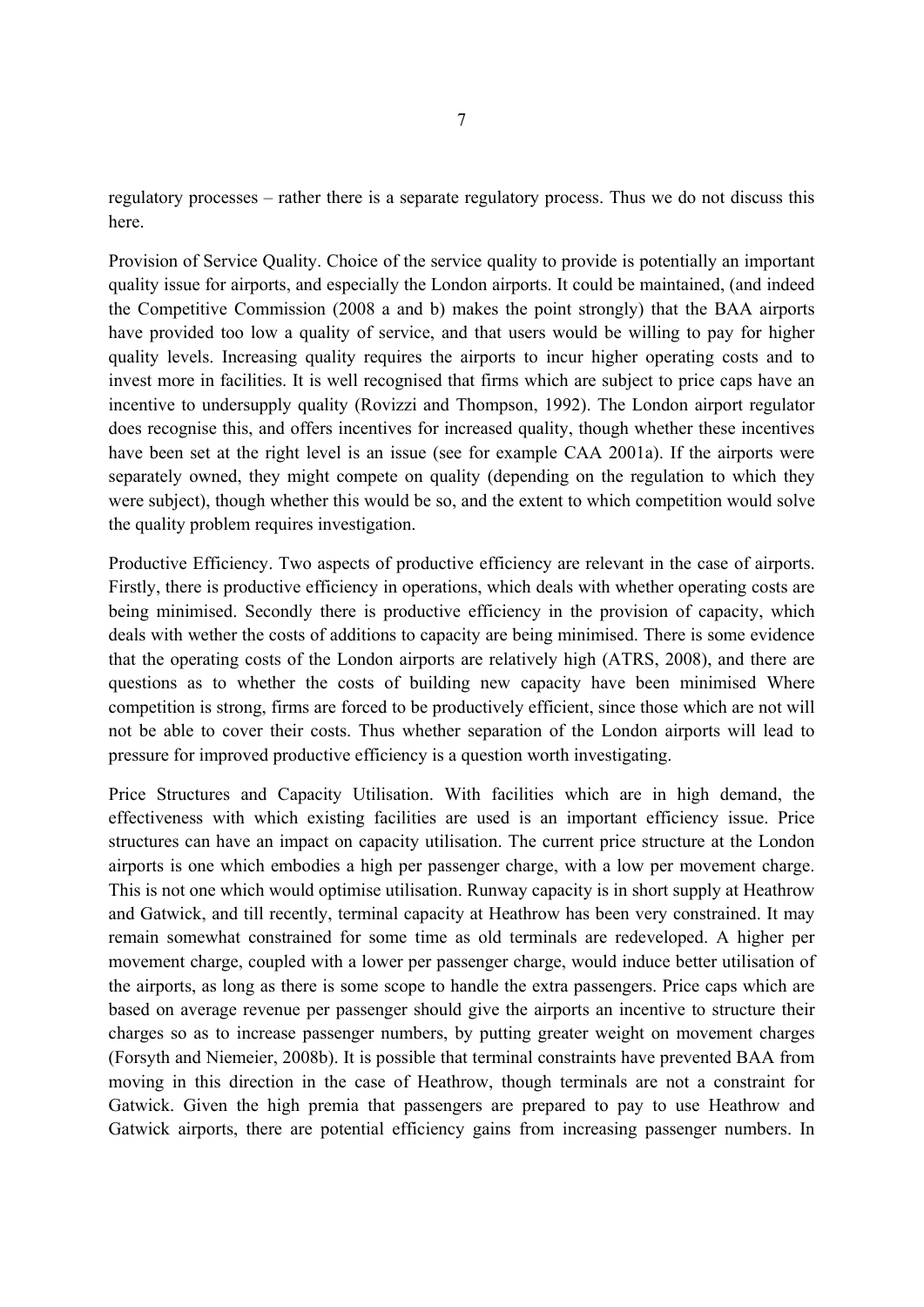addition, there can be some efficiency gains from introducing peak charges at Stansted. Competition between the airports might stimulate a move to more efficient price structures.

Optimisation of Commercial Revenues. It is desirable that the airports make effective use of their opportunities to generate commercial revenues (though to an extent, they may be exercising market power when maximising these). The form of regulation will affect incentives to pursue commercial revenues, with dual till regulation creating stronger incentives than the single till regulation which is currently in place (Starkie and Yarrow, 2000). Competition between airports has the potential to influence performance, especially through limiting the use of any market power the airports might possess.

Investment and Provision of Capacity. Airports are capital intensive facilities, and their efficiency depends critically of the level of capacity provided. With Heathrow and Gatwick both being subject to strong excess demand, there is evidence that capacity provided is too low. It is well recognised that a primary constraint on capacity provision at the London airports, as with other airports worldwide, has been the presence of environmental externalities which make expansion difficult, and the reliance on slow planning procedures. Nevertheless there is a question of whether the owners have a strong enough incentive to push for additions to capacity, and whether competition between them might strengthen this incentive.

Slot Allocation and Rents. Both Heathrow and Gatwick are currently slot constrained, and slot values for Heathrow are very high. One efficiency issue concerns the allocation of slots- the current system of allocation, though grandfathering, does not guarantee an efficient allocation, especially when secondary trading is not extensive. In addition, even if slots are allocated efficiently, they may be not being used efficiently- slot rents might be being dissipated through higher costs or inefficiency (Starkie, 1998). Airlines using the London airports gain very large slot rents, and it is not evident that these are all translated into higher profits. Dissipation of slot rents could be affected by regulation or competition between airports. Under deregulation, high airport prices would eliminate slot rents, since profit maximising airports would charge at least market clearing prices. Investment in additional capacity would lower, though not eliminate slot rents, thus minimising any efficiency losses from poor slot allocation or slot rent dissipation.

Distributional Aspects. The sharing of the gains from provision of airport services, as well as the size of these gains, will depend on price levels and structures, slot arrangements and the extent of provision of capacity. Distributional aspects may well influence public policy, which may not be directed solely towards maximisation of efficiency. In the London situation, regulation has sought to keep overall price levels close to cost or even below long run marginal costs, below market clearing levels, which in combination with the slot system, ensures that rents accrue to airlines rather than airports or their passengers. Differing competitive and regulatory arrangements will have implications for distribution, which need to be recognised, though there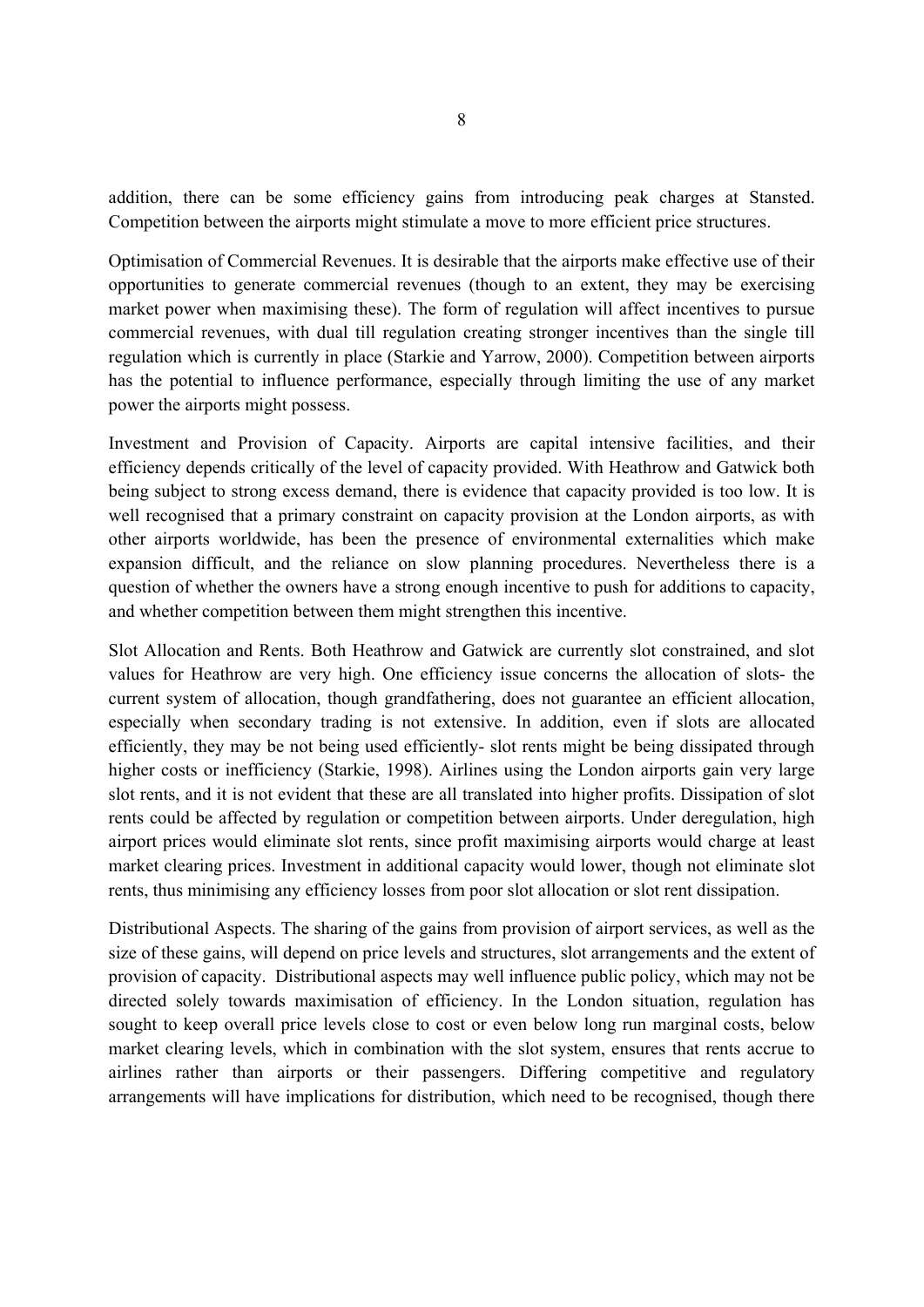is no attempt made here to distinguish between the relative desirability of different distributional outcomes.

#### *Ownership and Incentives*

Issues of ownership, per se, and the incentives associated with them, are not the primary focus of this chapter; however they are relevant for determining how competition works. An airport which does not seek to maximise profits will respond differently to competition than one which does seek profits.

The traditional approach to modelling private firm behaviour is to assume profit maximisation. BAA is a private firm which has recently been taken over, and thus the starting point would normally be to make this assumption. However, in the past, it has behaved in many instances in ways which appear contrary to this assumption. It has arguably cross subsidised the development of Stansted in the past, lessening its overall profits by doing so. It has shown reluctance to increase capacity; this may be because it believes investment will be blocked by planning controls, or it may be because it is a profit maximiser which is subject to a very cost based form of regulation. Nevertheless, one might expect a profit maximising airport company subject to excess demand to press harder for a regulatory environment under which it can profit from providing more capacity (Competition Commission, 2008b). It has been unwilling to allow other parties to build or operate terminals at its airports – a profit maximising firm would be open to the possibility since, if others can provide or operate terminal capacity more efficiently, it can add to profits by creaming off some of the rents. Finally, its attitude to the break-up question itself seems more consistent with a non profit maximising firm than a profit maximising firm. Break-up could well increase the profitability of the current BAA company- if BAA could secure more light handed regulation for itself if it were to agree to sell off some of the London airports once light handed regulation comes into effect, it could become a smaller, though more profitable firm. Perhaps BAA should be arguing that the London airports would be very competitive if separately owned, and thus there is no need for anything beyond light handed regulation (which would enable the airports to increase prices and profits, (as has happened in Australia and New Zealand) BAA seems to be opposing break – up no matter what the upside for it might be.

It is possible that the new owners are more focussed on profits than the previous management (though they have yet to demonstrate this). Separation of the London airports could result in some owners being more profit focussed than the current owners of BAA. This would influence their behaviour – they would be more aggressive towards opportunities, and would be more reluctant to give priority to investments which do not appear to be highly profitable, such as additional runway capacity at Stansted. If one or two of the owners of London airports were strongly profit oriented, this would put pressure on the others to sharpen their focus on profit.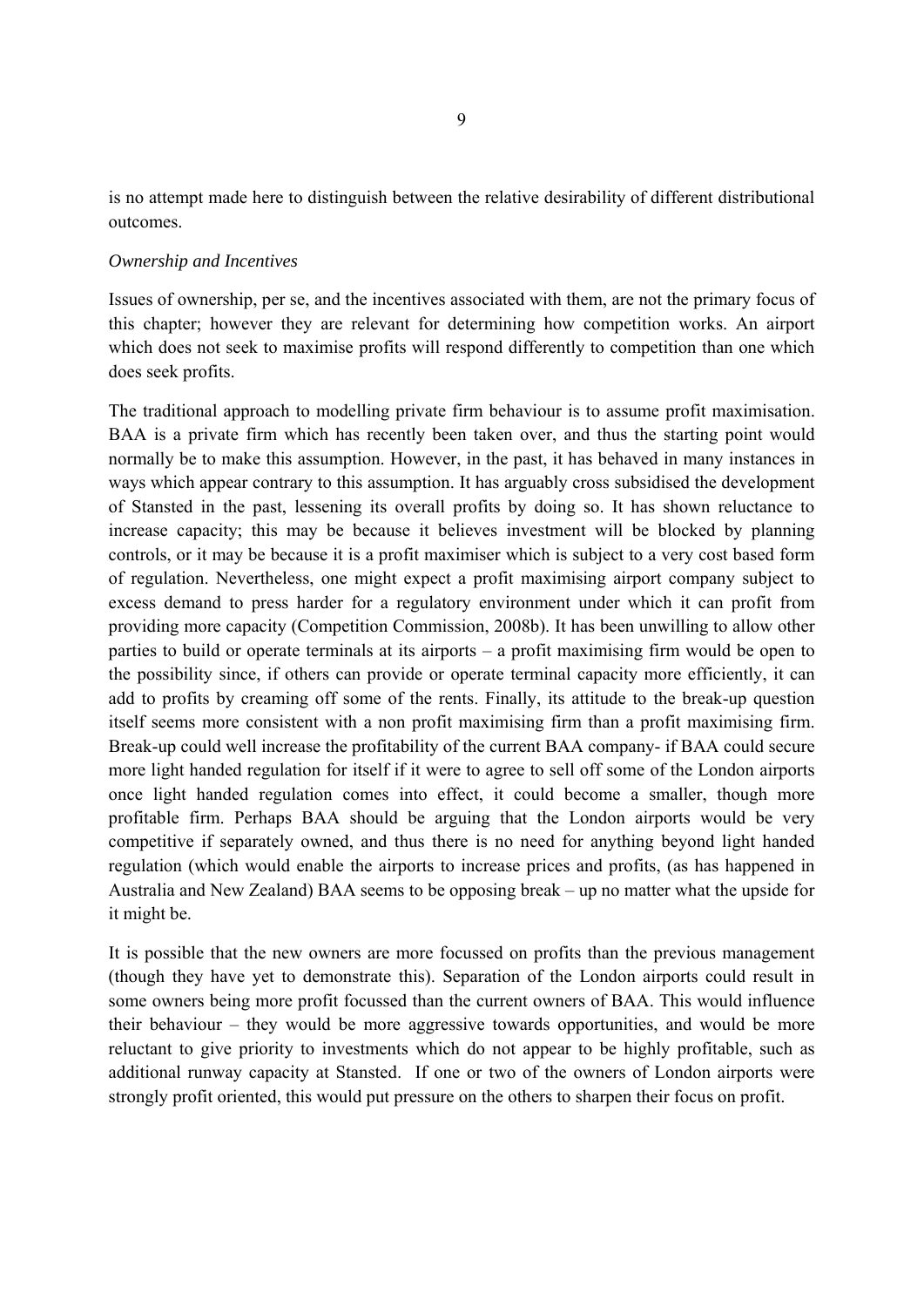For present purposes, we can identify the key stakeholders as travellers, airlines and the airports. In the current situation, two of the three BAA London airports have limited capacity and are subject to excess demand, which is rationed by slots. This means that passengers are paying a premium to use the two busy London airports, and the airlines are earning rents from their highly valuable slots. BAA is constrained by price regulation which limits its profitability. In this excess demand situation, it is the airlines which gain from price regulation- higher prices would increase BAA's profits at the expense of these of the airlines. Travellers would be unaffected.

The existence of excess demand rationed by slots has implications for the interests that different stakeholders have in policy options.

Consider first the quality issue. It is recognised that price capped firms have a weak incentive to either provide higher quality at a higher operating cost or as a result of investment. Regulators need to take this into account by offering higher prices in return for spending on quality. Airlines pay directly for the higher quality. They may gain directly, through cost savings. If it is the passengers who gain directly (e.g. through less crowded terminals), their willingness to pay to use the airport will increase, and airlines will be able to raise fares to capture this. If the quality improvements are efficient, in the sense that the airline cost savings or passenger gains are equal to or greater than the costs of providing the higher quality, the airlines will gain, since the benefits they enjoy form the higher quality are greater than the increase in price. If the quality improvements are not worth their expense, it will be the airlines that lose, since their cost savings or fares increases will be smaller than the increases in airport charges they face.

It is with investments in capacity that the slot system sets up divergent interests. If capacity and output is increased, fares will fall- passengers are unambiguous gainers from this. The airport could gain, depending on how it is regulated- if it faces a price cap which is above the cost of additional output made possible by investment, it will gain profits. Unless the starting point is capacity which is very seriously constrained, airlines will lose. At the limit, if investment is sufficient to eliminate excess capacity, they would lose all their slot rents (though this level of investment would be excessive if demand is not uniform over time). Airports and regulators determine capacity, and by limiting capacity, they are doing the airlines a service. Airlines themselves are too competitive to limit output and raise their fares, but if airport capacity is limited and there is excess demand, market clearing fares will be above airline costs.

If capacity is inadequate, investment to increase capacity will increase overall efficiency, and it will be to the interest of passengers. Airlines will be unambiguous losers from it, and airport owners may gain somewhat, though by how much depends on how they are regulated.

This poses a conundrum in interpreting public positions on London airport expansion. BAA, which should have an interest in expansion, appears relatively unwilling to press hard for it. This could be because it is not maximising profits, or could be because it sees itself as being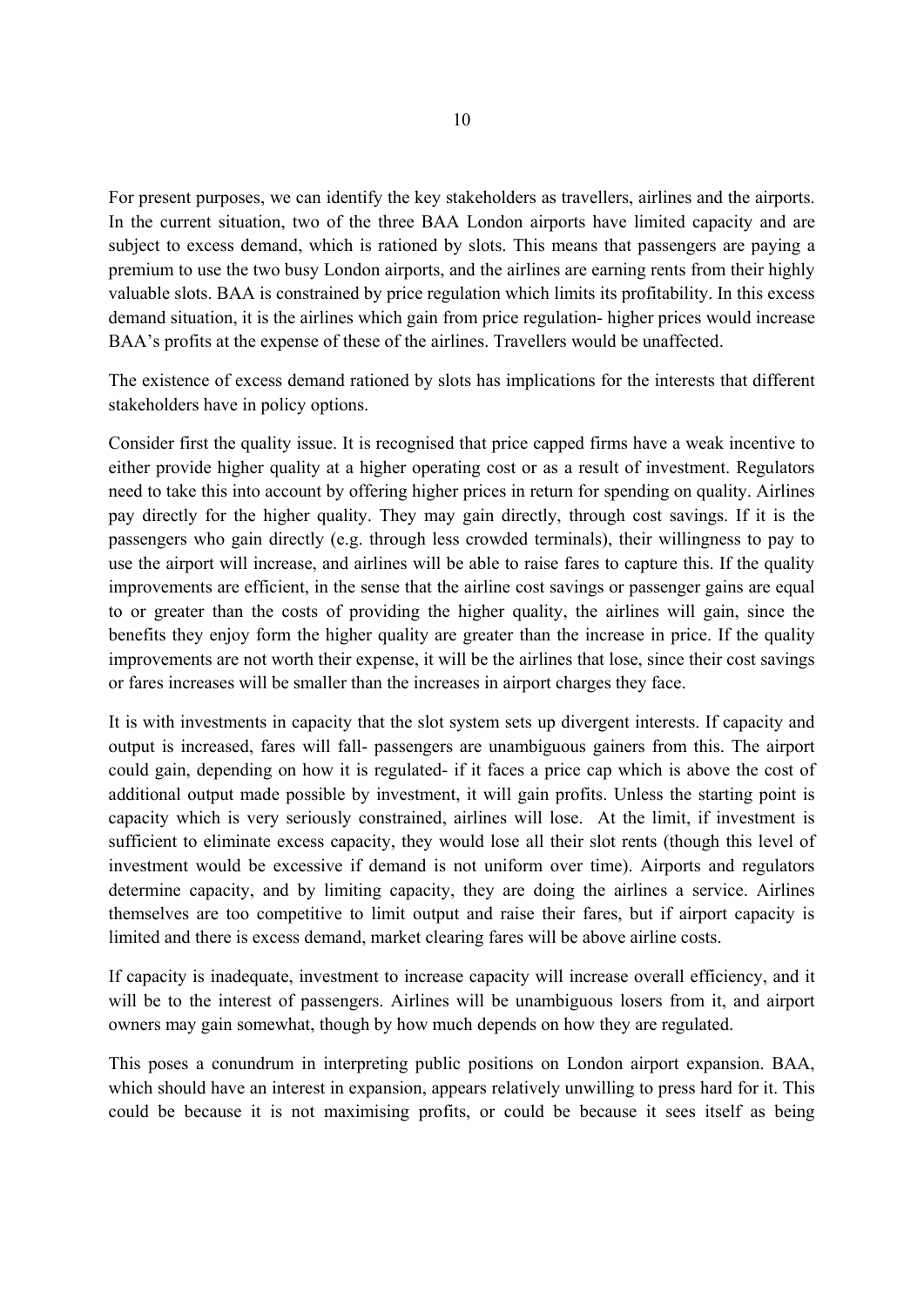subjected to a very cost based form of regulation which gives it little scope to profit from handling more output. Airlines have been the most vocal in calling for expansion, even though this would not appear to be in their interest. It may be in the interests of some airlines to support expansion, especially those without large slot endowments. It is possible that airlines are simply saying what they are expected to say, for public relations purposes, or that they do not perceive the full implications of capacity expansion for their yields. If BAA is being reluctant to invest so as to protect the position of the airlines, why should it do this, given that it does not gain from this action? It could be that BAA is acquiescing in the inadequate capacity situation because, with excess demand, competition amongst the London airports is not going to be very effective, and thus the case for the breakup of BAA is weakened.

Slots also imply that airlines have an interest in opposing peak pricing, at airports with a peak problem, such as Gatwick and soon, Stansted. Airlines strongly oppose airport peak pricing – something which appears strange given their own extensive use of it. However, if slots are used to ration demand at the peak, a revenue neutral shift to peak pricing will raise prices at the peak, which the airlines will pay, and reduce prices at the off peak, which the airlines will be forced, by competition, to pass on to passengers. On balance, the airlines will lose. With full airports, such as Heathrow, peak pricing is irrelevant. However, if investment adds to capacity such that there is spare capacity in the off peak, the airlines would lose out from peak pricing. Hence it would be in their interest to oppose it, even though it would improve the utilisation of the airport.

#### **4 Separation and Competition under Deregulation**

If the London airports operate under separate ownership, the market will be oligopolistic. In some but not all respects, the airport market will resemble an airline route market with a few independent firms. In the short run, there will be excess demand for Heathrow and Gatwick, though Stansted will have free capacity for a time. Prices can be set at market clearing levels at the very least, and airlines' slot rents will be eliminated- most likely, they will be set higher, depending on the competitive strategies of the firms. With low demand elasticities, prices are likely to be much higher than at present, though below monopoly price levels. The airports will make use of their ability to price discriminate, though they may not have the same scope to do this as a monopoly. The airports will have the ability to charge more for a higher quality product, and so they will seek to provide the quality level that users are willing to pay for. If the airports are strongly profit oriented, they will keep their costs down. If they are not, they will have the scope to allow their costs to be higher than the feasible minimum- in short, productive inefficiency is a possibility. However, if one airport is achieving lower costs, and using lower charges to gain market share, this puts pressure on other airports to respond, though lowering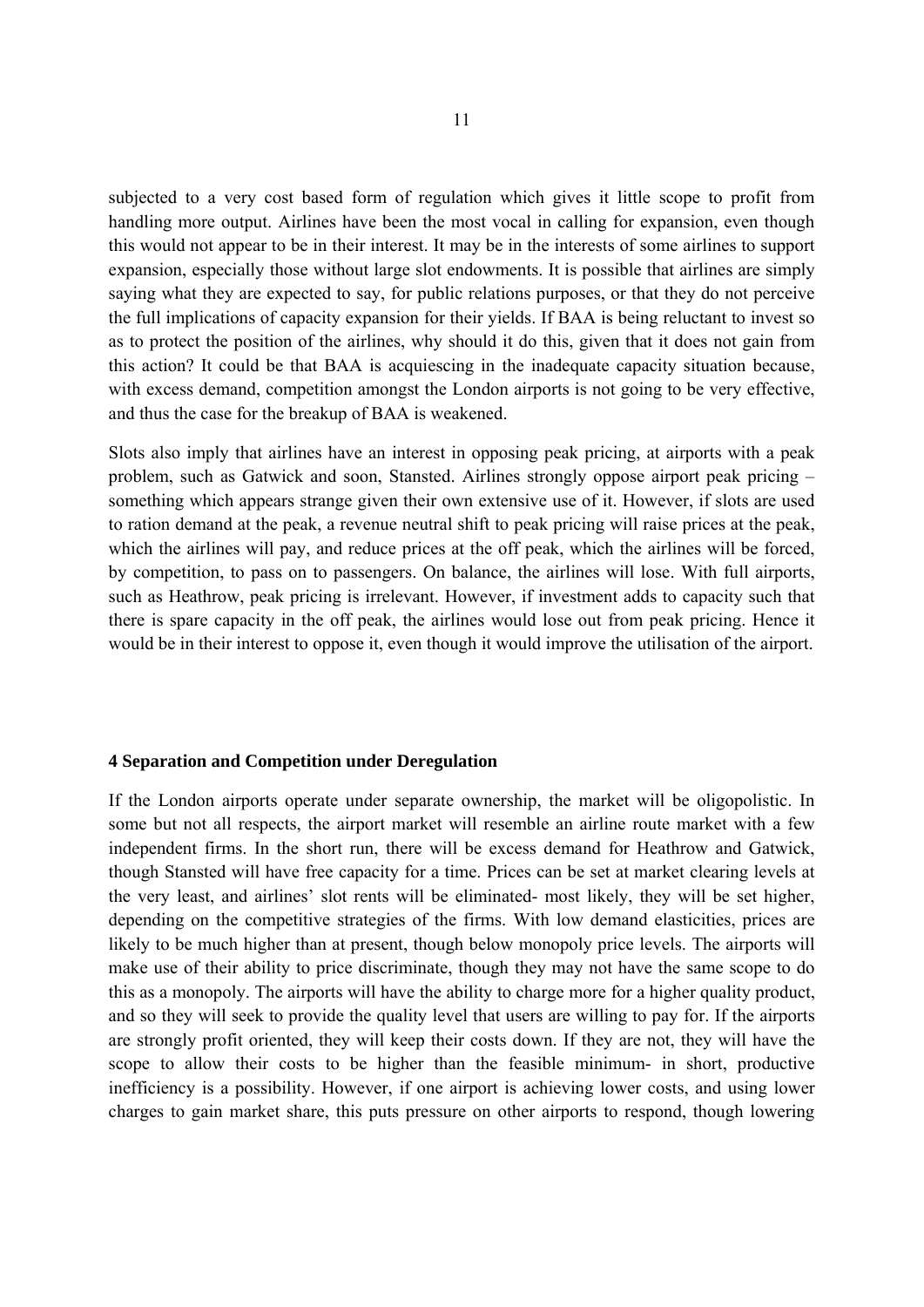their own costs. However, if airports fear that high profits could provoke re regulation, they may not minimise costs.

In the long run, the airports will invest and this will increase capacity. However, since they are using their market power and keeping prices high and output down, they will invest less than the optimal level. It is unlikely that there will be free entry which would force the incumbents to reduce their prices. While, with three or four competitors, there could be strong competition, with excess capacity and price wars in the longer run, it is not likely that this will happen. They could also be tacitly collusive, restrict investment and keep prices and profits high.

In terms of efficiency, the outcome could be quite good. Prices are likely to be high, but the deadweight loss from this will be small, because the airports are able to use price discrimination effectively to minimise the loss of output when capacity is adequate. The airports will under invest unless strong competition breaks out between them. Oligopolistic airports should have a strong incentive to invest to provide quality, since they will be able to enjoy higher prices for higher quality service. If the owners are not highly profit oriented, productive efficiency is not guaranteed – the airports will have high prices which gives them scope to allow their costs to be excessive. They are not forced by their competitors to keep costs low. Excessive investment and too high a quality level are probably not much of a risk, as they could be in a regulated setting.

Thus, apart from the concerns about productive efficiency, a deregulated airport market could deliver well in terms of efficiency. However, it would lead to very substantial shifts in stakeholders' positions. Passengers will lose because of the higher prices. Airlines will lose from higher prices and from the elimination of their slot rents. In the short run, with limited capacity, the airports will gain much higher profits. These effects will be lessened in the long run if the airports compete and add to capacity. There is some chance of capacity and price wars, which would improve the position of the passengers at the expense of the airports, with the airlines being relatively unaffected.

Whether these distributional outcomes are acceptable is a matter for judgement. However governments have not been comfortable with industries with strong market power earning high profits, even when they are operating efficiently. Governments have been willing to regulate prices such that they deliver modest profits, even when this simply involves shifting rents from airports to airlines. Interestingly the Competitive Commission (2000b) does not recommend a full deregulation and recommends separate ownership under a regulatory regime.

#### **5 Separation and Competition under Regulation**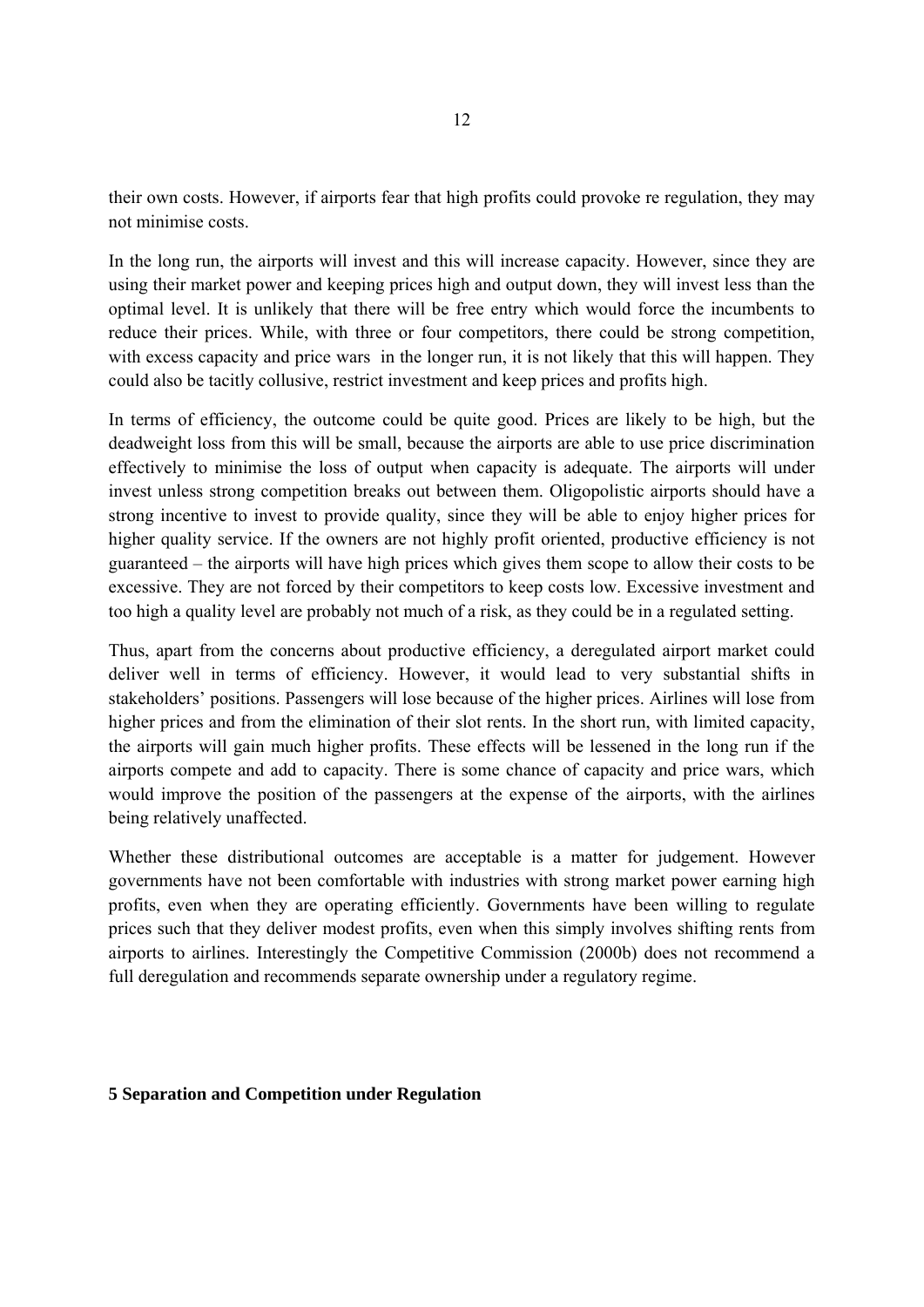The incentives facing the London airports, to compete, keep costs down, deliver efficient levels of quality, and invest will all depend on the form of regulation they are subject to. For present purposes we distinguish between cost based regulation and incentive regulation, in the form of price caps. With cost based regulation there is rapid of adjustment of prices to costs – if costs fall, regulated prices also fall soon after. With price caps, the maximum allowable price that the airports can charge is set for a number of years, and the airports can keep any profits they make during the price period. With a pure form of price cap, the airport's costs would not be used during the setting of prices for the next price period – rather, prices would be set according to external benchmarks, which would give rise to the strongest incentives. In reality, regulators usually employ a hybrid form of regulation, relying on price caps for a period, but revising these so that prices are just sufficient to cover expected future costs in the new price period. In the discussion of the scope for airport competition below, we shall take a pure form of price cap as the basis, while recognising that actual price caps embody cost based elements.

It is also worth noting that different aspects of the regulatory task may make different reliance on cost based and price cap forms of regulation. In the short term price caps might be employed, and the regulator may pay little or no attention to the airports' operating costs. However, in the long run, the regulator may shift price caps up or down according to the expected actual cost of capacity expansion. The regulator may rely on the airports' own estimates of the cost of this expansion when setting the price caps. To this extent, the regulator may be employing an essentially cost based approach when it comes to investment, but a more incentive based approach when it comes to current costs. The airports would have a strong incentive to keep operating costs down, but would not face a strong incentive to keep the costs of capacity expansion as low as possible. The same regulator could be more cost based when it comes to investment than when it comes to current costs.

If regulation is closely based on costs, the incentive to compete between airports is likely to be quite weak. Firms compete if they think they can gain an advantage, through gaining more market share and adding to profits, if they cut prices, increase quality or invest in additional capacity. However, if profits are determined by the regulator, and there is little scope to add to profits by adding to output, there will be little point in competing. Firms which seek to maximise size rather than profit might compete, however, and firms which are subjected to close cost based regulation may transform themselves in to size maximisers given the constraints they face on adding to profits.

In the discussion below, it will be taken that regulation takes the form of a fairly pure price cap, since it is under this form of regulation that the possibility of competition becomes more real.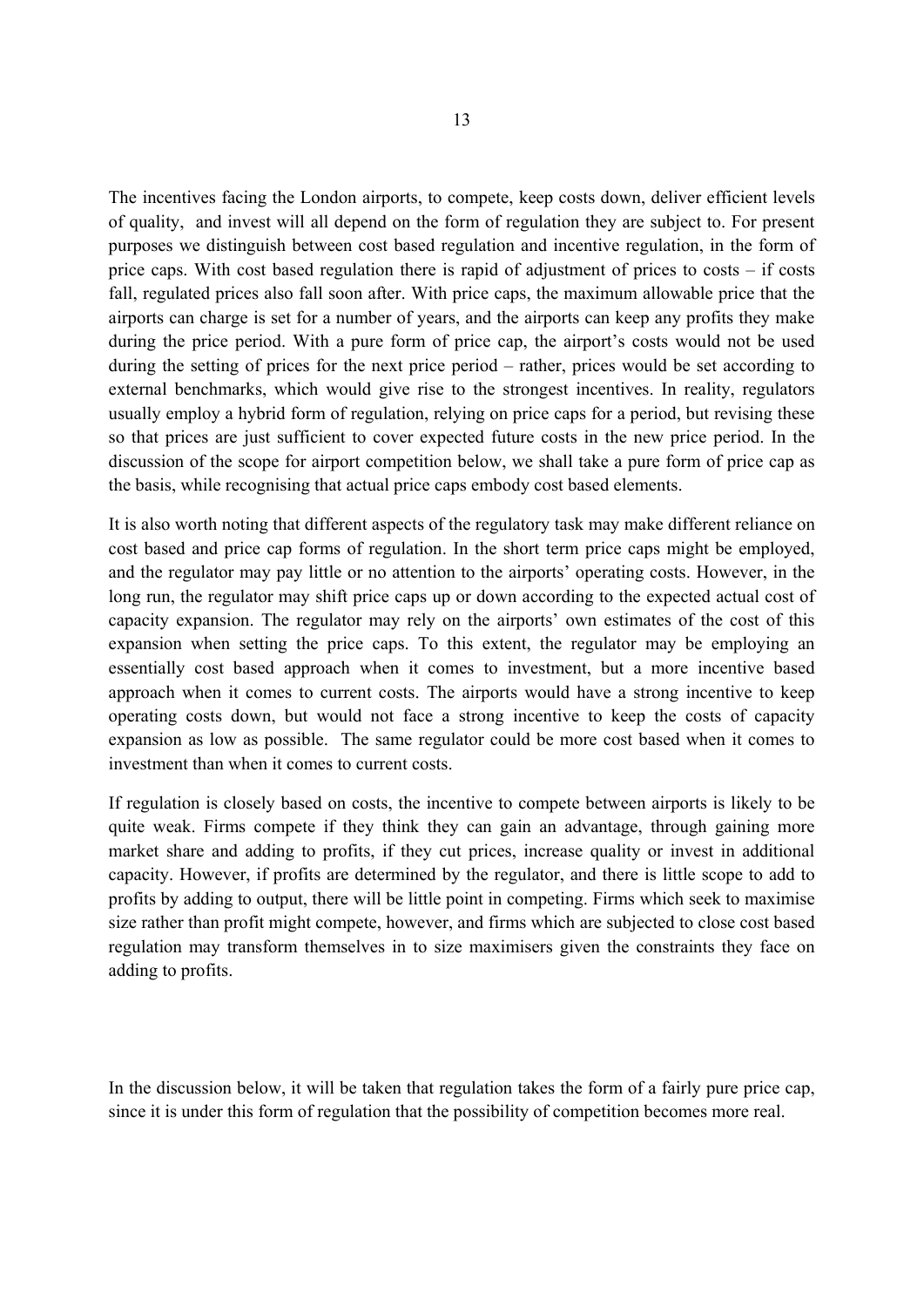#### *Competition in the Short and Long Run*

For firms to have an incentive to compete, they need to be able to increase their profits by increasing their output. By selling more, with (at least, perceived) prices above marginal cost, profits are increased. As has been noted, this poses problems for airport competition in London in the short run. Runway capacity is fixed and fully or nearly fully used at Heathrow and Gatwick, and terminal capacity has been in short supply at Heathrow. While the opening of Terminal 5 at Heathrow has eased the constraint, the redevelopment of other terminals will take capacity out of the system, so that the increase in effective capacity will not be as great. Hence there is little point in the airports competing on price levels since, if they gain additional demand, they cannot handle it. The same would be true if they competed on quality- improved quality would be costly, but the airports would not be able to profit from it by handling greater output.

The one form of competition which seems feasible in the short run would be that based on price structures. As noted before, the capacity constrained airports are not making the best use of their price structures in optimising the use of their capacity. It is possible that separate airports will have a stronger incentive than at present to structure their prices so as to increase utilisation of their facilities. In particular, if Heathrow and Gatwick can handle more passengers, if not more flights, there will be pressure on them to reform their price structures. This possibility is recognised by the Competition Commission (2008b), though it comments appear optimistic, given the need for airlines to maintain frequency and the difficulties in increasing average aircraft size significantly in the short term.

In the long run, capacity can become greater, and the airports will have the scope to win traffic from one another through competing on price or quality. It would be unlikely that the London airports would have ample capacity throughout the whole day or year. Efficient investment in airport capacity implies that capacity will not be sufficient to handle demand all of the time- it will need to be rationed at some periods, in peak hours and peak seasons. Airports involve lumpy investments, so it is possible that there will be some years in which capacity is ample, followed by years in which capacity is short. Furthermore, as is well known in the London context, investment in airport capacity lags the growth of demand, because of environmental and planning factors. Thus, except after large additions to capacity have been made, airports at any point of time are likely to be partly capacity constrained, at peaks. They will be able to compete to attract traffic form one another to the off peak, though not the peak. The airports will also be able to compete in investing, so as to be the one which has the greatest scope to attract the peak traffic. They will be able to compete for the peak traffic, but once capacity has been sunk, the scope for competition will be over.

*Competition through Price Structures in the Short Run*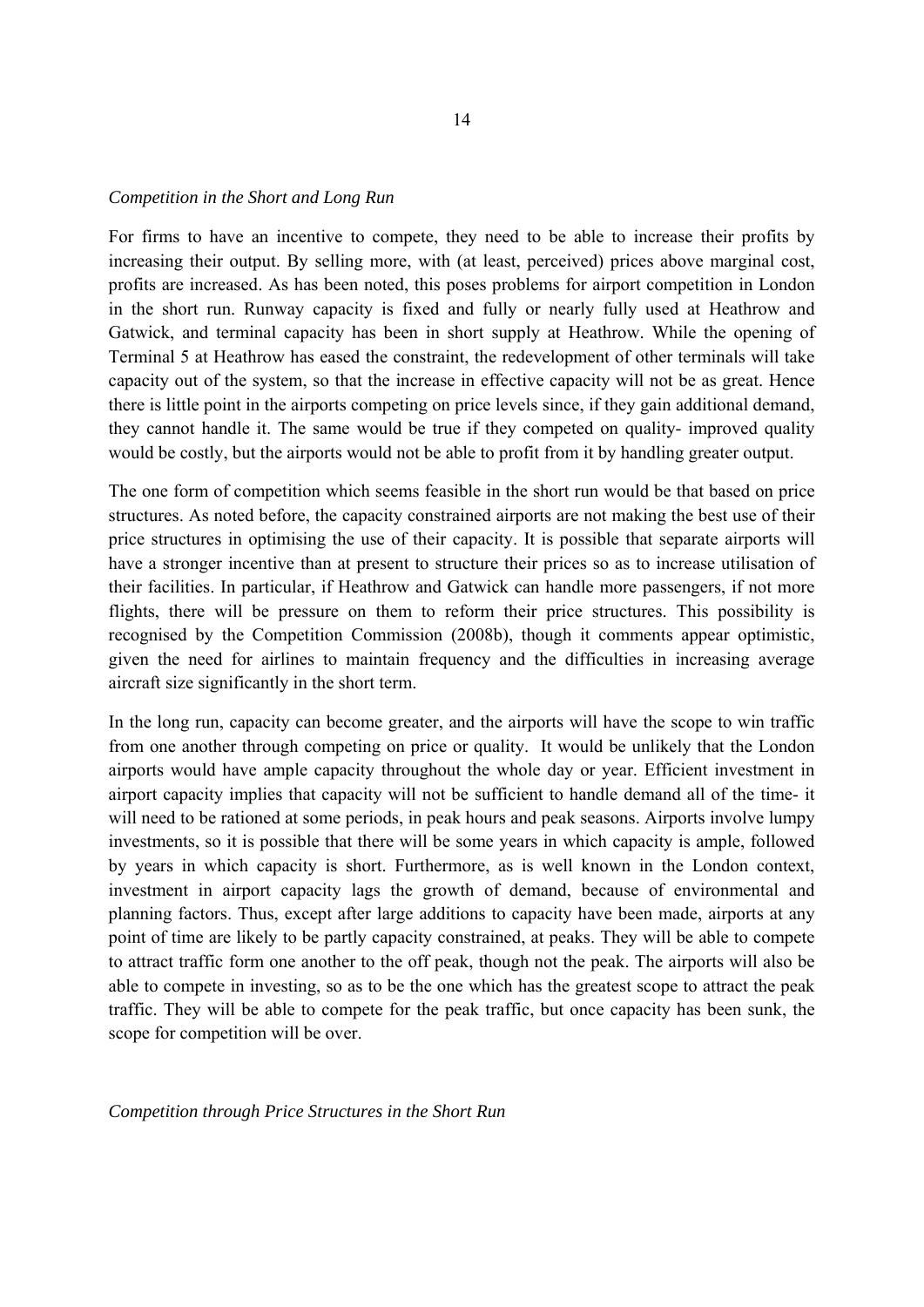The price structures of the busy London airports do not optimise their utilisation (Forsyth and Niemeier, 2008). While there is a fixed element in the price schedule, charges are primarily per passenger based. This is in spite of runways being the critical constraint at Gatwick, and one of the two critical constraints at Heathrow. Before the recent addition to terminal capacity at Heathrow, the passenger constraint may have been binding, however, with additional capacity, this should not be the case (though terminal redevelopment will take away from effective capacity). British Airways will be able to handle more passengers in Terminal 5 once it is fully operational. Thus there are potential gains to be made from altering the price structure to encourage airlines to increase the number of passengers per aircraft (mainly though using larger aircraft). This can be encouraged by increasing the weight of the per flight component in the price schedule to be at least half the average charge (and, arguably more in the case of Gatwick). The Competition Commission sees "substantial scope for competition" (2008b, p. 244) by rebalancing the structure and increasing ratio of passengers per movement, but gives unfortunately only anecdotal evidence of airlines substituting larger aircraft as a reaction to relative price changes.

Granted that BAA is subject to a price cap which takes the form of average revenue per passenger, it already faces an incentive to increase passenger numbers by altering its price schedule. However, to some extent, the gains that one airport makes from encouraging more passengers are lost because some of these passengers switch from other BAA airports – the net gain to BAA in passengers and revenue is less than the net gain to any individual airport. This is moderated by the fact that per passenger charges, and possibly profit margins, at Heathrow are higher than other airports such as Stansted, and thus BAA gains from shifting passengers to Heathrow. I short, the incentive for airports to win more passengers by reforming their price structures will be considerably stronger if the airports are separated.

In the short to medium term, this could be the strongest positive for break up. BAA has had some incentive, and the discretion, to improve the utilisation of its airports by reforming its price schedules, however it has not been effective in exercising this discretion. As the values of slots at the London airports indicate, the premium that passengers are prepared to pay to use the airports, especially Heathrow, are high, and thus even a small gain in passengers per flight would produce a useful efficiency gain. At a premium of ₤10 per passenger (Forsyth and Niemeier, 2008a, based on ₤10m per slot pair), a 5% increase in passengers per flight at Heathrow would produce a gain of around ₤35 per annum. With recent slot prices of ₤25m per pair, this would rise to an efficiency gain of around ₤85-90m.

*The Scope for Price Competition in the Long Run*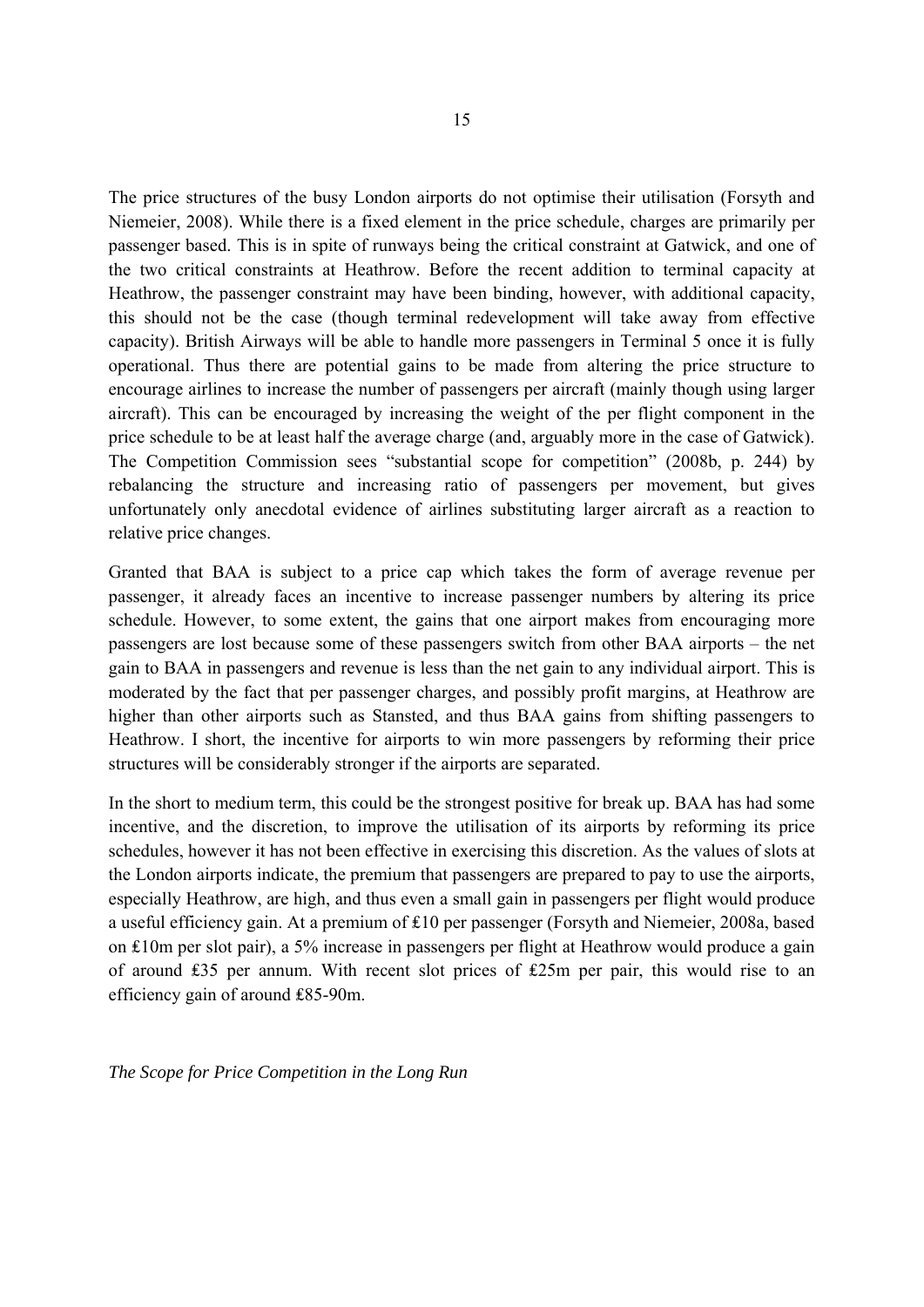In a situation where the regulator sets a price cap, price competition is feasible, though unlikely. An airport could reduce the price it charges below the level which it is permitted to charge. This would be worthwhile if the price reduction increases profits (with other airports maintaining price, the price reduction will have to increase the airport's output by enough such that the additional profit on the output increase outweighs the cost of the price reduction). If there were identical airports, and infinitesimally small price reductions would result in the price cutting airport gaining the whole market, and this could result in higher profits, at least temporarily. However the London airports are far from identical and the response to a price cut by one would not be so dramatic - with a smaller quantity response, the likelihood of a profitable price cut is lower. In the past, Stansted airport has sometimes charged less than it has been permitted to do so given the price cap- it has done this because it has ample capacity and it has been able to win traffic from other airports in the region, such as Luton by doing this. It may not choose to act in this way if and when demand pushes against capacity.

Even if price cutting is temporarily profitable, it does not follow that this strategy is profitable in the longer run. Airports would be well aware of the longer term implications of their actions, and would seek to avoid price wars. They are players in a repeated game, and should find it relatively easy to maintain prices at the regulated level. This will be more the case granted that airport capacity will normally be constrained, at least at the peak.

If the price competition scenario is considered likely, then it would not be necessary to impose price regulation. Airports are unable to keep prices high, and one might as well deregulate them. Thus, if it is considered necessary to regulate the airports to keep prices down to an acceptable level, then it is also implicitly the case that price competition is unlikely.

## *Competition and Quality in the Long Run*

An airport can compete and increase output by offering a higher quality at a constant price. Quality competition is similar to price competition- the gain in profits from the increased output has to be balanced against the cost of the increased quality. In principle, competition could result in a quality war, with quality being bid up to the extent that costs equalled the regulated price. Depending on the price that is set by the regulator, this could lead to excessive or inadequate quality. Again, the likelihood of such strong competition in an oligopolistic setting, with fixed capacity in the short run, is not very great. If this outcome were regarded as a real possibility, it would be preferable to deregulate the airports. This would result in prices being competed down to a feasible minimum, and competition would also result in the optimal, rather than regulated level, of quality being supplied.

There is a well recognised problem of price capped firms not having an incentive to supply the right quality. Profits are higher if they cut quality and thereby cut costs. Suppose a quality improvement which users are willing to pay for. The firm's demand curve shifts upwards.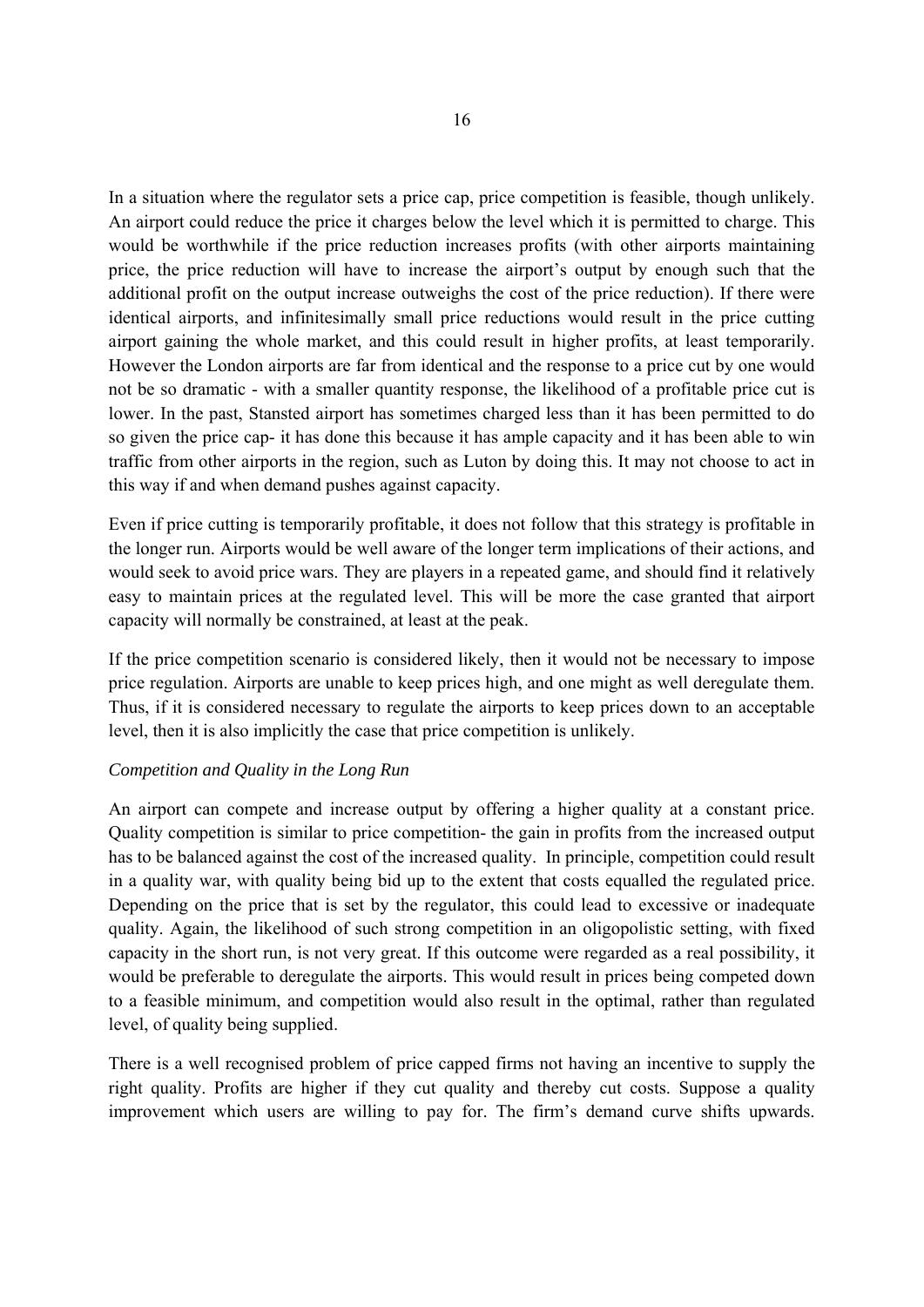However, with price being regulated, the firm can gain only a small share of the overall welfare improvement. In Fig 1, the firm faces a regulated price of P, and its average costs are  $c_1$ . If it offers a higher quality level, its costs rise to  $c_2$ . This results in a demand shift from  $D_1$  to  $D_2$ . The firm's output increases from  $X_1$  to  $X_2$ . The gain from this is small relative to the cost of supplying the higher quality, and thus it does not offer the higher quality. This is an inefficient outcome, since the upward shift in willingness to pay exceeds the upward shift in costs- users would be willing to pay for the quality improvement.

#### **Fig 1 Price and Quality (about here, see end of paper)**

Introducing competition between the airports will give them a stronger incentive to supply higher quality. If BAA is an integrated company, it can increase its output through offering higher quality by increasing the use which its existing passengers make of its airports, and by winning passengers from other, non BAA airports in the region. However, if the airports are separated, an individual airport, such as Gatwick, can also attract traffic from the other ex BAA airports, Heathrow and Stansted. The demand curve for the individual airports will be more elastic than that for BAA London airports as a whole. A quality improvement will induce the individual airport's demand curve to shift from  $D_3$  to  $D_4$ . The output increase is greater, as is the impact on profit. It will still be the case that supplying higher quality will normally be unprofitable for the airport, however, the incentive to increase quality is less weak than before. If quality improvements are highly valued by users, and if they are cheap to supply (i.e. quality has been seriously undersupplied in the past), an airport may find it profitable to supply the higher quality. Ultimately, for the airport to increase quality, it will need to be given an incentive by the regulator to do so, through the regulator allowing a higher price conditional on the higher quality.

In summary, separating the airports will give them a stronger incentive to supply quality, but this incentive is still quite weak, and it will still be necessary to adapt regulation so as to create stronger incentives to supply quality. As with price competition, quality competition between the airports will not be very strong in a regulated setting, and if price competition is not regarded as strong enough to enable regulation to be dispensed with, the existence of quality competition will not alter this judgement.

#### *Productive Efficiency and Yardstick Competition in the Long Run*

If airports are subject to price caps they will have the incentive to be productively efficient, but they will have some scope to be productively inefficient, and allow costs to rise to the level of the price cap. Separation, per se, will not change this. If one airport is more productively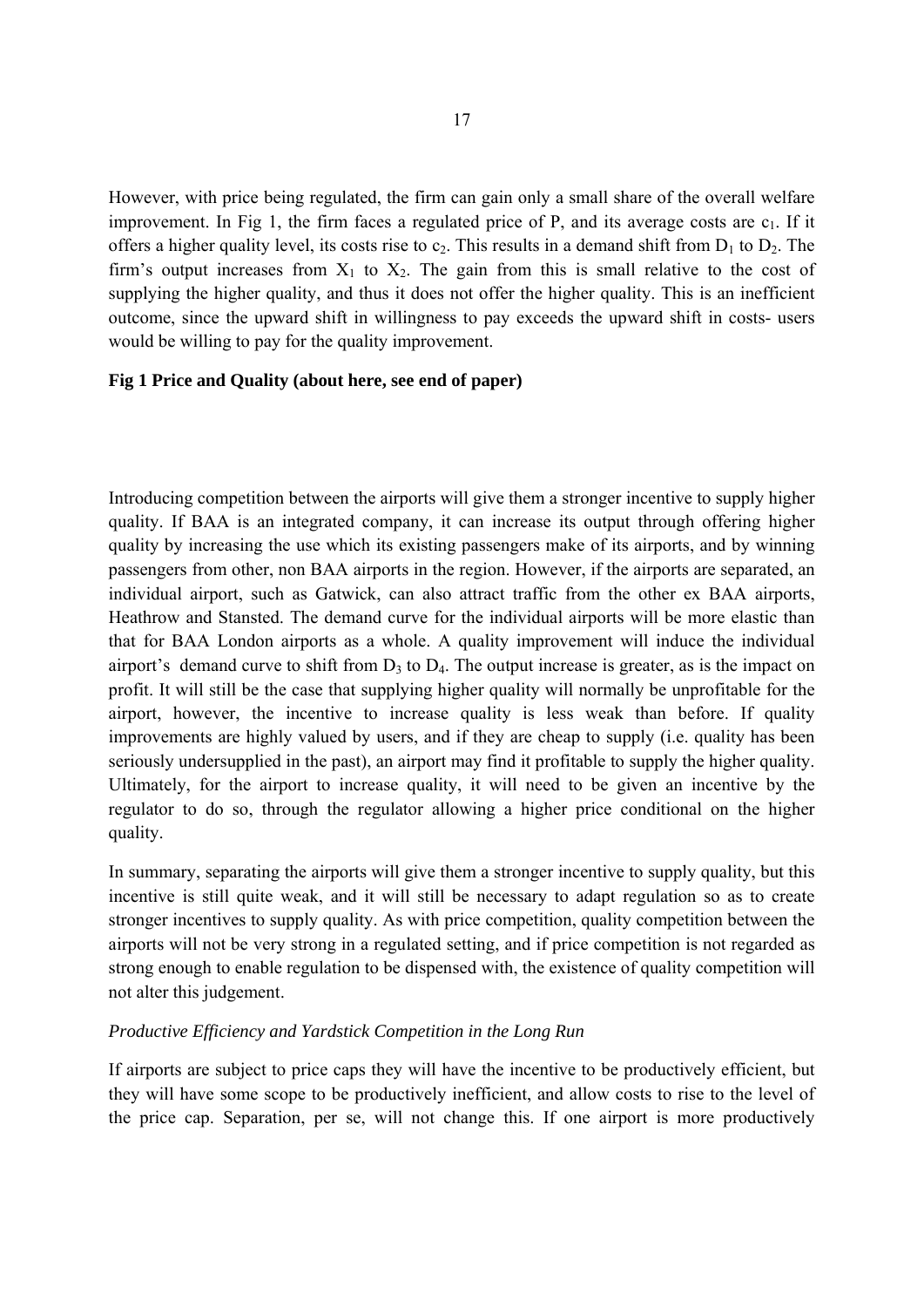efficient, it will enjoy higher profits. Unlike the situation of unregulated competition, this will not necessarily put any pressure on other airports to perform better. However, if the regulator employs yardstick regulation, lower costs of one airport could induce the regulator to set lower price caps for the other airports. This would put pressure on them to increase their productive efficiency. Separation of the London airports is not necessary for yardstick regulation, since the airports can already be benchmarked against airports in other countries. In practice, regulators have found it difficult to implement yardstick regulation, but separation does give them more options.

#### *Competition in Capacity Provision in the Long Run*

Investment in capacity enables airports to increase their output. If the regulated price cap is above the incremental cost of output, a profit maximising airport will invest. As with the incentives to make more effective use of existing capacity, a profit maximising airport will find it worthwhile to invest whether or not it faces competition from other airports. However separation will increase the market open to the firm, since separated airports will be able to win traffic from one another. Underinvestment also leads to the risk that an airport will lose some of its market if the airports are separated. Thus if anything, separated airports will have a stronger incentive to invest in additional capacity than horizontally integrated airports.

As noted above, the existence of spare capacity is needed for strong competition. It is significant that all of the examples of airport competition noted by the Competition Commission (2008b) involved smaller airports with spare capacity. If the London airports were not subject to constraints on capacity expansion, there would be periods of spare capacity and periods of tight capacity. Efficient capacity expansion in a context of indivisibilities would give rise to this pattern. However, environmental sensitivities are not likely to go away, and airports are not likely to have a free hand in investing. This will result in less rather than more investment, and thus will increase the duration of periods of inadequate capacity, and of periods in which competition is limited. Better environmental regulation, under which airports are faced with more effective pricing of the externalities they generate, could result in fewer hold ups of capacity expansion, and thus more scope for competition.

Separation, under well designed regulation, will make the airports keener to increase output, and to invest to enable this to happen, than single ownership. Airports have an incentive to press more strongly against planning constraints, and to seek out smaller, less constrained investments, which can make short to medium term increases in capacity and output feasible. It is not likely that separation would result in capacity wars and excess capacity in London, in a context where regulation and planning controls are likely to continue to have a major influence on the amount of investment incapacity which is undertaken.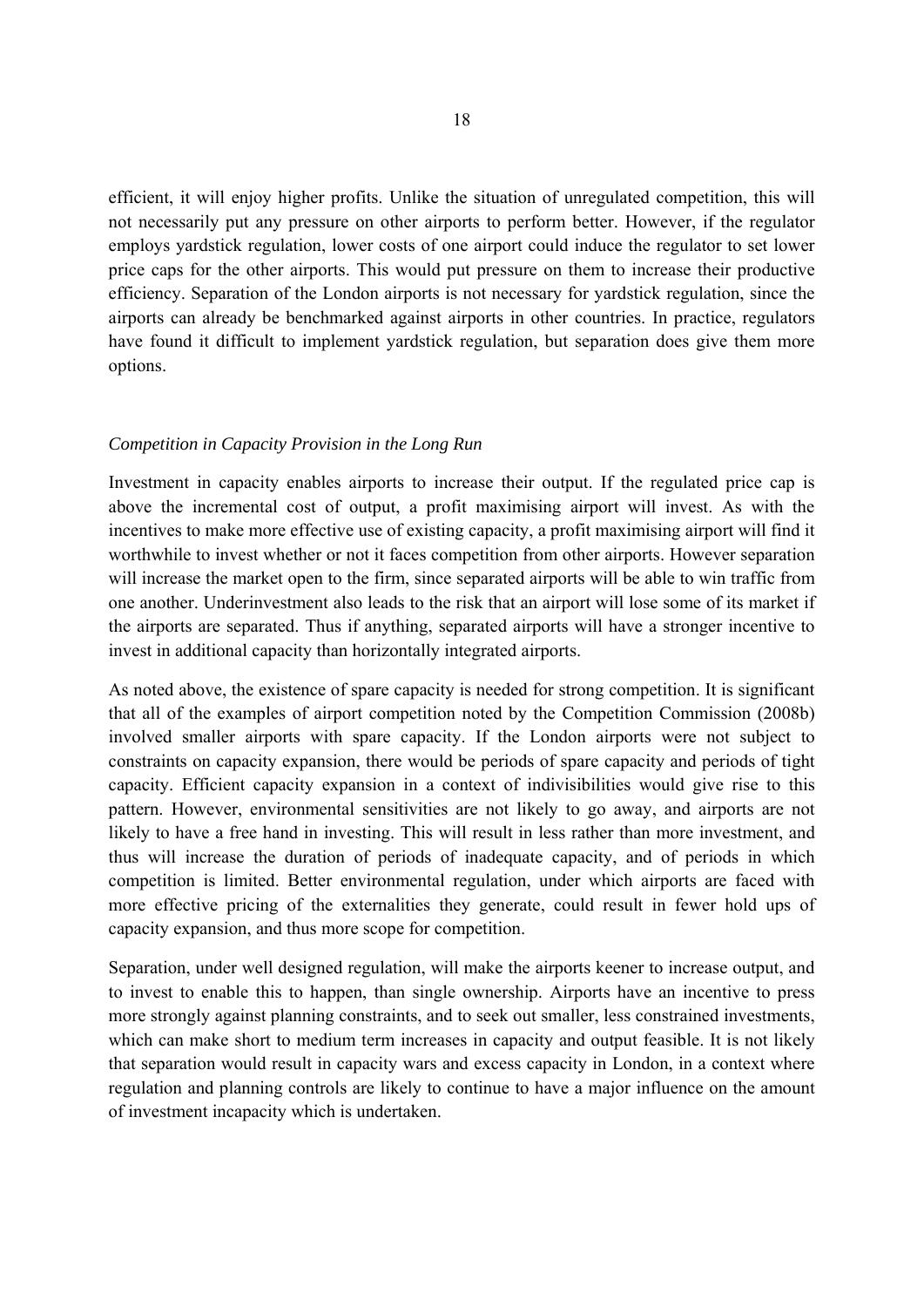#### The Role of Regulation

Since competition is unlikely to be seen as strong enough to dispense with regulation, the airports will be competing in an environment of regulation. This regulation will affect their ability to compete. Price regulation will often rule out price competition, and it will make it difficult for airports to compete on quality, since they will not be able to increase prices to cover the cost of quality improvements which users are willing to pay for. Regulation also is a key determinant of investment, and thus the availability of capacity in the future which the airports will need to have to compete. Most price regulation focuses on monopolies, rather than capacity constrained oligopolies. Facilitating competition in this environment poses now problems for regulators.

Since increased competition can only make a modest contribution to improving performance, much of the task will fall on improved regulation. This has been recognised, though it is not clear what the difficulties in designing such regulation have been. Getting regulation right in complex utilities such as airports is very difficult. The Competition Commission (2008b) plans to review current regulation. However, the list of points to be reviewed such as "change of control provisions and conditions for revoking the licence, more powers to intervene between quinquennial reviews, a greater role in facilitating agreement between BAA and airlines on service and investment" does not seem to address the real issues of incentive regulation. Intervening in the price cap period contradicts the principle of price cap regulation and might lead to gaming. The CAA (2002a) had proposed a number of substantive measures to reform regulation, such as different price path conditional on investment, a dual till approach, separated price caps and benchmarking These were all dismissed by the Competition Commission (2002). The peculiarity of rival regulators with different approaches has not only been criticised by the regulated firm (Toms, 2004) and does tend to make regulation more costly and less reliable (Hendricks and Andrew, 2004)

#### **6 Conclusions: How Effective will Competition be?**

In this paper we have explored the ways in which breaking up BAA, to enable separate ownership of the London airports to allow competition between them, can impact on their performance. Separation will give rise to the scope for more competition between the airports in the long run, especially if they are permitted to invest as they wish and choose their output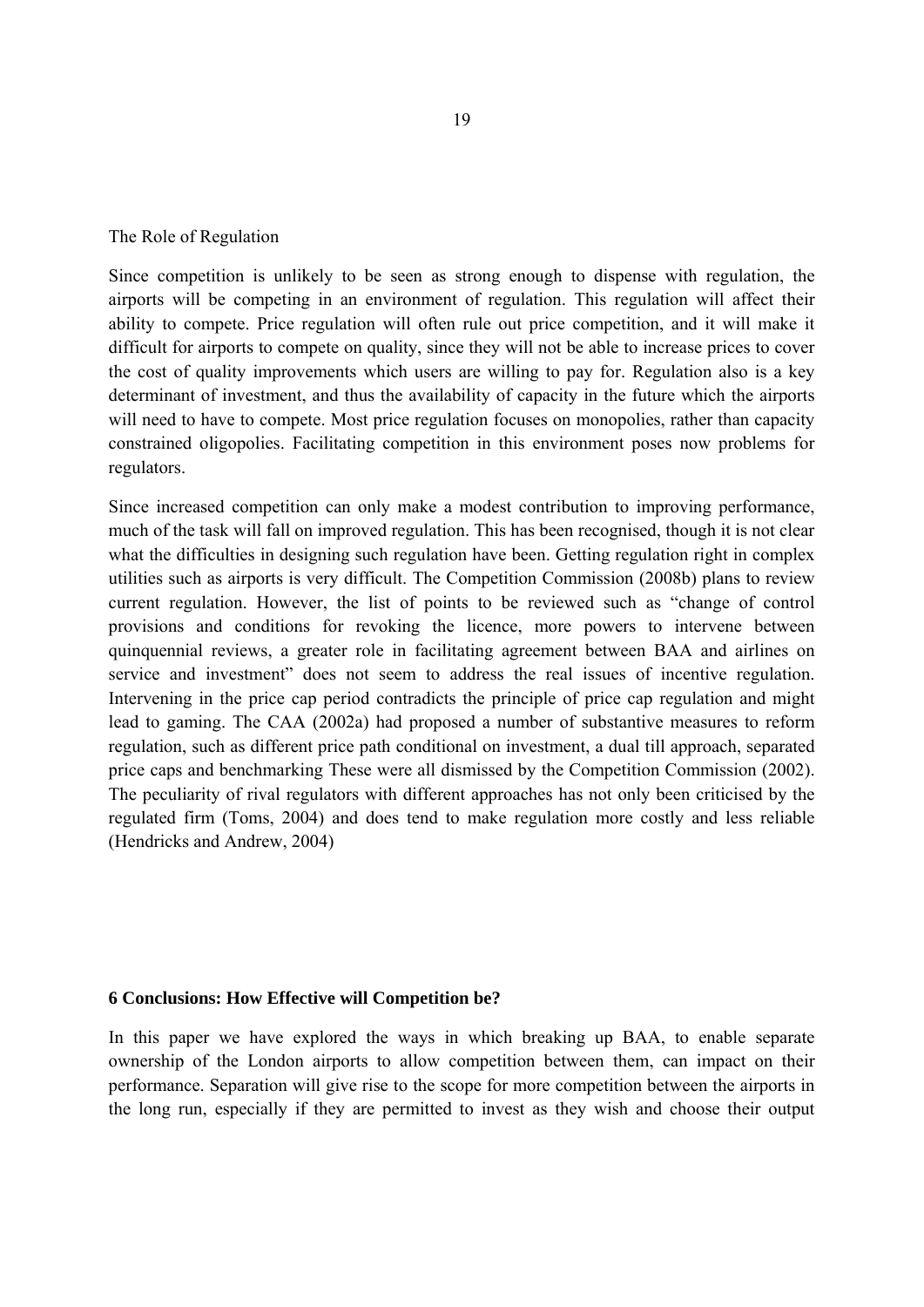levels. However, environmental and planning controls will restrain investment and the scope for competition. In addition, efficient capacity expansion would lead to only occasional periods of spare capacity, and hence the scope for strong competition.

Separation with deregulation would lead to a tight oligopoly market, and the most likely consequence would be desirable from a pure efficiency perspective, but airport prices and profits would be very high. Granted past public policy preferences, this would not be acceptable and price regulation would be seen as necessary. This regulation will impact significantly on how completion works – regulation, in itself, lessens the ability of the airports to compete.

Separation is likely to lead to competition in several dimensions:

- The only real form of competition in the short run is likely to be competition in price structures, which can increase the utilisation of the airports' fixed capacity;
- Price competition is unlikely under price caps, even in the long run;
- Quality competition is likely to be weak in the long run, but it is likely to be slightly stronger under separate rather than single ownership;
- Under separation, the airports will have a stronger incentive to invest in additional capacity, though they will still be under significant constraints, and the form of regulation will have a major influence on investment choices.

Thus, overall, separation can have some positive impacts on performance through opening up the possibility of competition, even though this competition will not be strong, especially in the short run. These benefits need to be compared to any costs in breaking up the single owner, BAAthese costs have not been considered here. For this competition to be effective, regulation will need to be very well designed, since cost based regulation will dampen or eliminate the pressures discussed here. While separation will enable some competition and will encourage some improvement in performance, it is not the magic bullet that many commentators believe it is.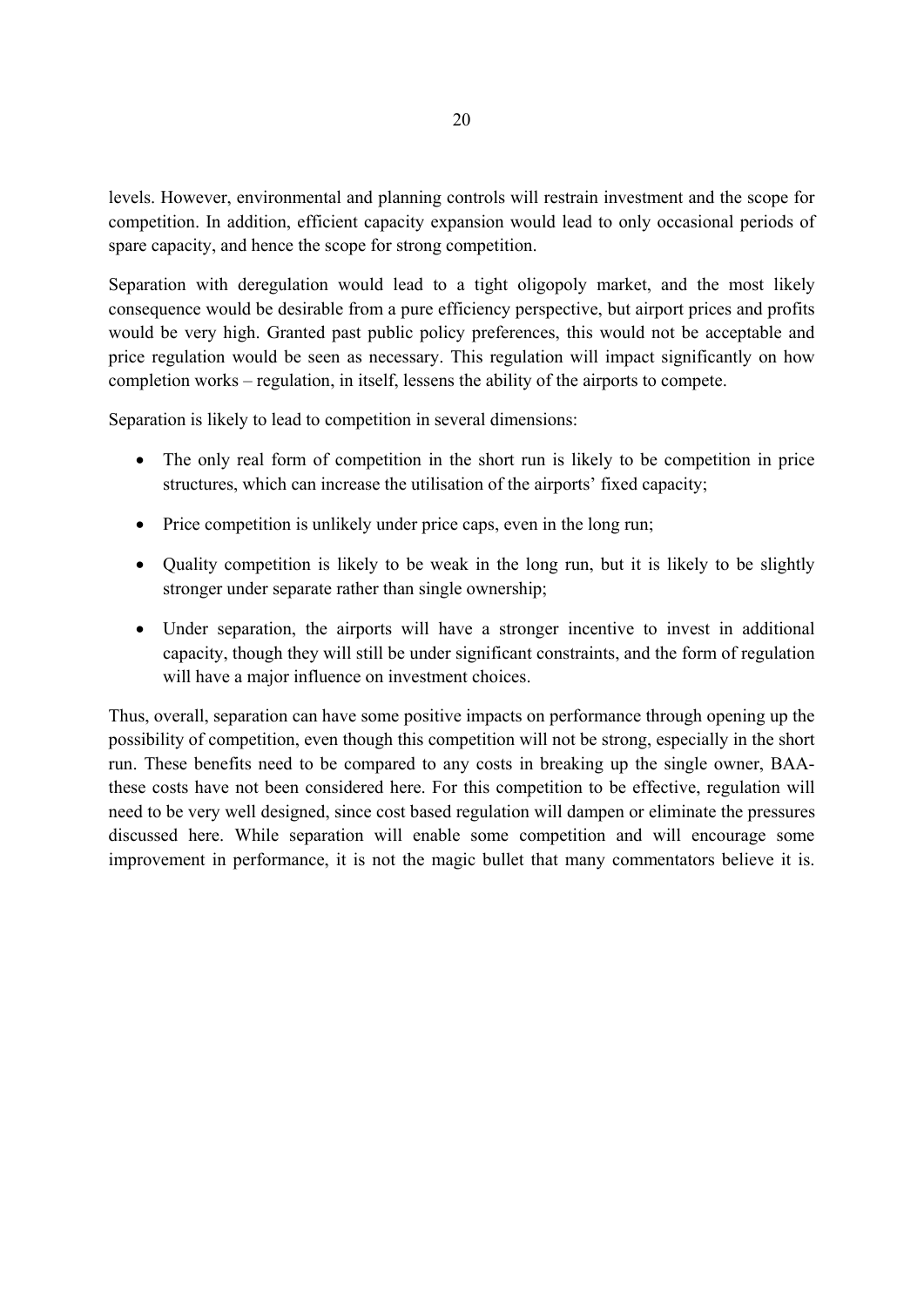#### **References**

Air Transport Research Society ATRS (2008) *Global Airports Performance Benchmark Report On World's Leading Airports,* Vancouver, University of British Columbia

Civil Aviation Authority (UK) CAA (2001a ), *Heathrow, Gatwick, Stansted and Manchester Airports Price Caps - 2003-2008: CAA Preliminary Proposals - Consultation Paper*, London, www.caa.co.uk

Civil Aviation Authority (UK) (2001b), *Peak Pricing and Economic Regulation*, Annex to CAA (2001), *Heathrow, Gatwick, Stansted and Manchester Airports Price Caps - 2003-2008: CAA Preliminary Proposals - Consultation Paper*, London, www.caa.co.uk

CAA (2002a) *Heathrow, Gatwick and Stansted Price Caps 2003-2008, CAA recommendations to the Competition Commission*, www.caa.co.uk

CAA (2002b) *Competition Commission Current Thinking on Dual Till - CAA statement on process Press Release*, 13 August 2002, London, www.caa.co.uk

CAA (2003), *Heathrow, Gatwick, Stansted and Manchester Airports Price Caps - 2003-2008: CAA Decision*, London, www.caa.co.uk

Competition Commission (2002) *BAA plc: A report on the economic regulation of the London airports companies*, London: The Stationery Office

Competition Commission (2006), *BAA Airports Market Investigation –Issues Statement,* www.competition-commission.org.uk.

Competition Commission (2008a), *BAA Market Investigation Emerging Thinking*, April, www.competition-commission.org.uk.

Competition Commission (2008b), *BAA Market Investigation Provisional findings report*, August, www.competition-commission.org.uk

Forsyth, P (1972), "The Timing of Investment in Airport Capacity", *Journal of Transport Economics and Policy*, 6, 51-68

Forsyth, P. and Niemeier, H-M. (2008), "Price Regulation and the Choice of Price Structures at Busy Airports", in A. Czerny, P. Forsyth, D. Gillen and H-M. Niemeier, (ed), *How to Make Slot Markets Work*, German Aviation Research Seminar Series No. 3, Ashgate Burlington, 127-148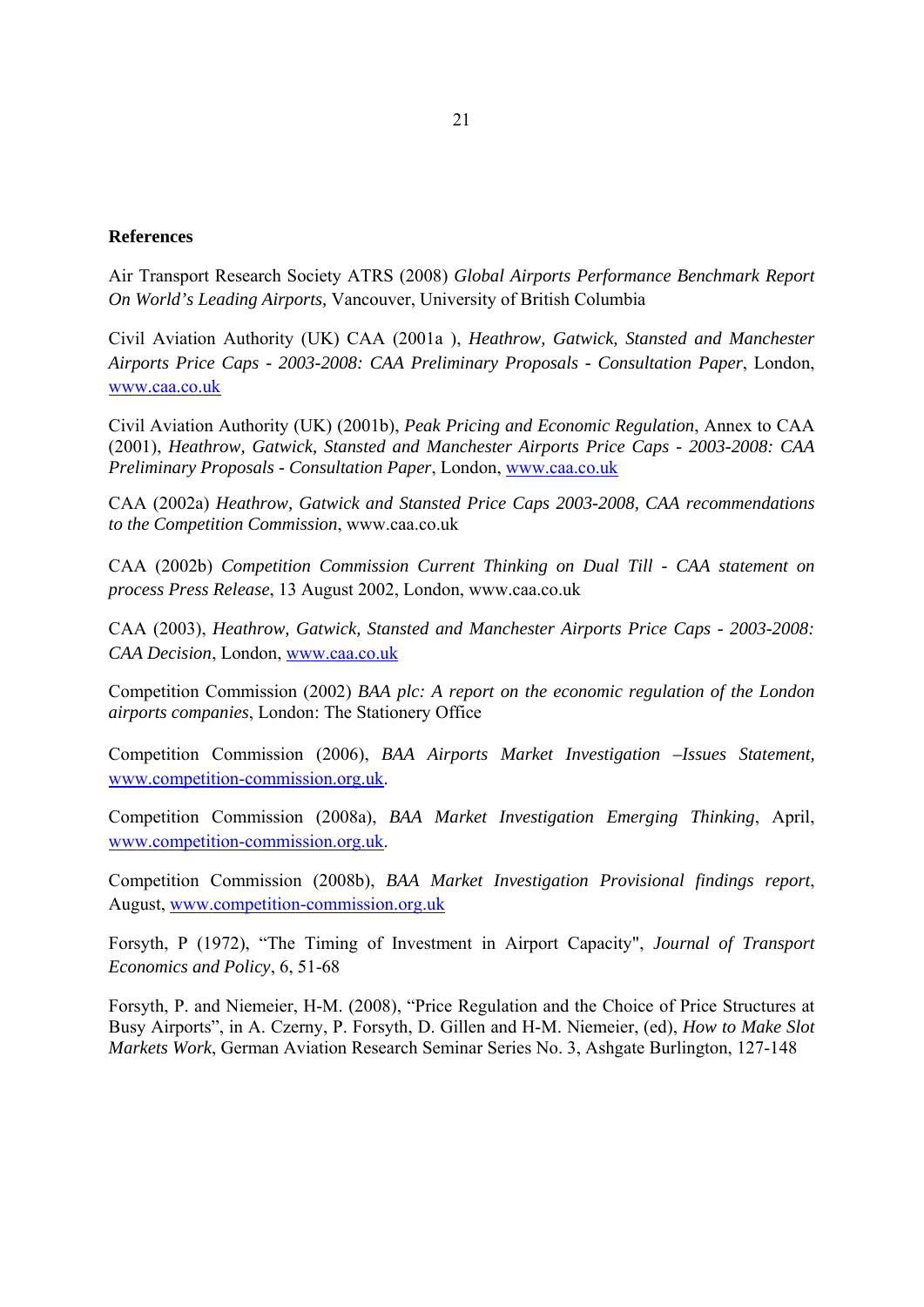Hendriks, N. and Andrew, D. (2004), "Airport Regulation in the UK", in P. Forsyth, D. Gillen, A. Knorr, O. Mayer, H-M. Niemeier and D. Starkie (ed), *The Economic Regulation of Airports: Recent Developments in Australasia, North America and Europe*, Aldershot, Ashgate,101-11

House of Commons Transport Committee (1996), *Second Report from the Transport Committee*, UK Airport Capacity, Session 1995-96 (HC 67)

Little, I.M.D., and. McLeod, K.M (1972), "The New Pricing Policy of the British Airports Authority", *Journal of Transport Economics and Policy*, 6, 101 -115

Office of Fair Trading (OFT) (2006), *UK Airports Report on the Market Study and Proposed Decision to make a Market Investigation Reference,* December, www.oft.gov.uk

Office of Fair Trading (OFT) (2007), *BAA The OFT's Reference to the Competition Commission,*, April, www.oft.gov.uk

Rovizzi, L. and Thompson D., (1992), "The Regulation of Product Quality in the Public Utilities and the Citizen's Charter", *Fiscal Studies*, 13, 74–95

Starkie, D. (1998), "Allocating Airport Slots: A Role for the Market", *Journal of Air Transport Management*, 4, 111-116.

Starkie, D. (2001), "Reforming UK Airport Regulation", *Journal of Transport Economics and Policy*, 35, 119-135

Starkie, D. (2002), "Airport Regulation and competition", *Journal of Air Transport Management*, 8, 63-72

Starkie, D. and Thompson, D. (1985), *Privatising London's Airports*, IFS Reports Series No. 16, The Institute for Fiscal Studies, London.

Starkie, D. and Yarrow, G. (2000), *The Single Till Approach to the Price Regulation of Airports*, London, www.caa.co.uk

The Economist (1995) "Why Heathrow is hell", August  $26<sup>th</sup>$  1995

The Economist (2006a) "Tilting at windsocks" Feb 9th 2006

The Economist (2006b), "On the runway", Jun 8th 2006

The Economist (2006c), "Holding pattern", Aug 24th 2006

Toms, M (1994), "Charging for airports", *Journal of Air Transport Management*, 1, pp 77- 82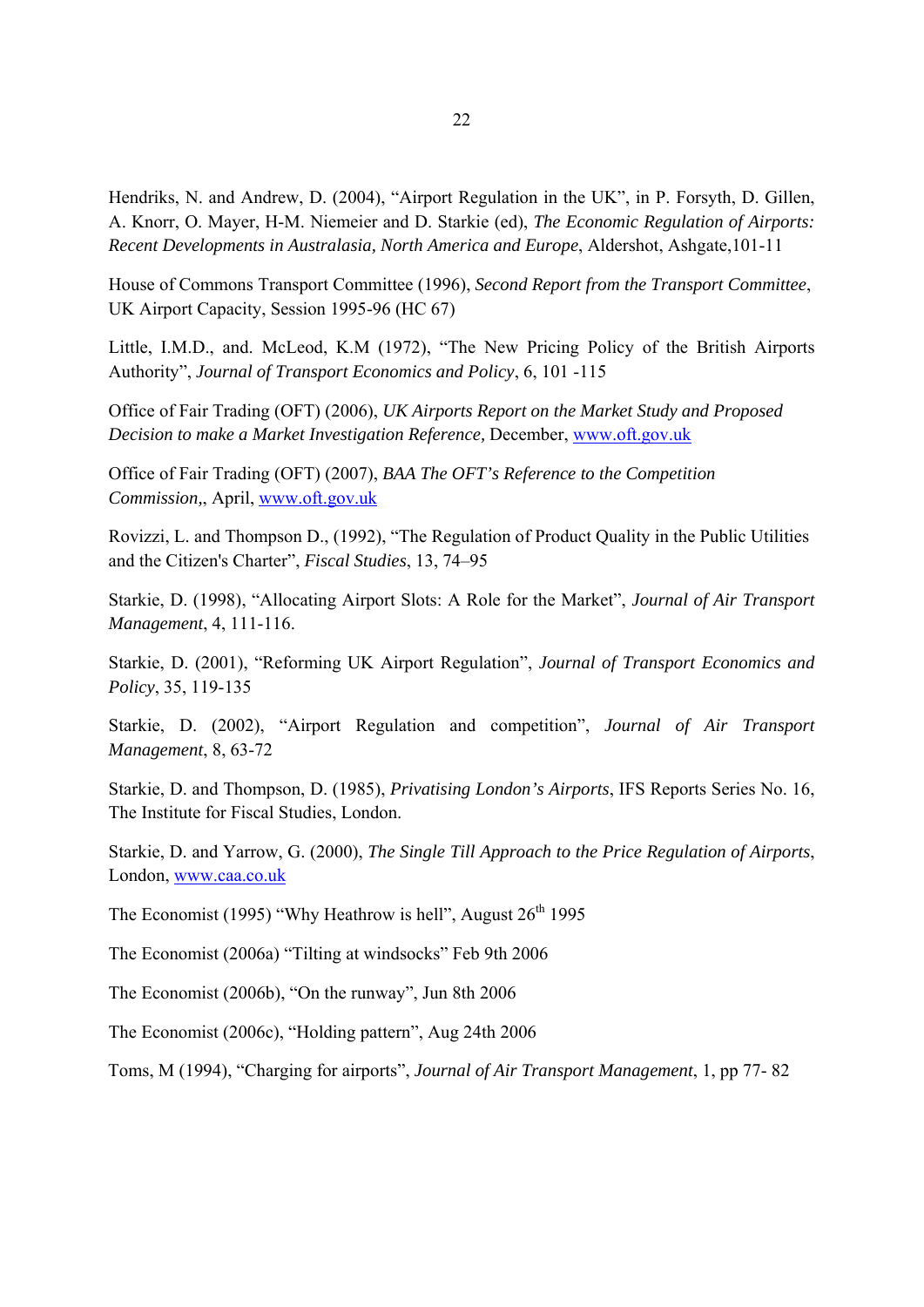Toms, M (2004), "UK-Regulation from the perspective of British Airport Authority", in Forsyth, P., Gillen, D., Knorr, A., Mayer, W., Niemeier, H-M. and Starkie, D., (eds.), *The Economic Regulation of Airports*, Aldershot, Ashgate, 117-124

Vickers, J. and Yarrow, G. (1988), *Privatization: An Economics Analysis*, MIT Press, Cambridge, Mass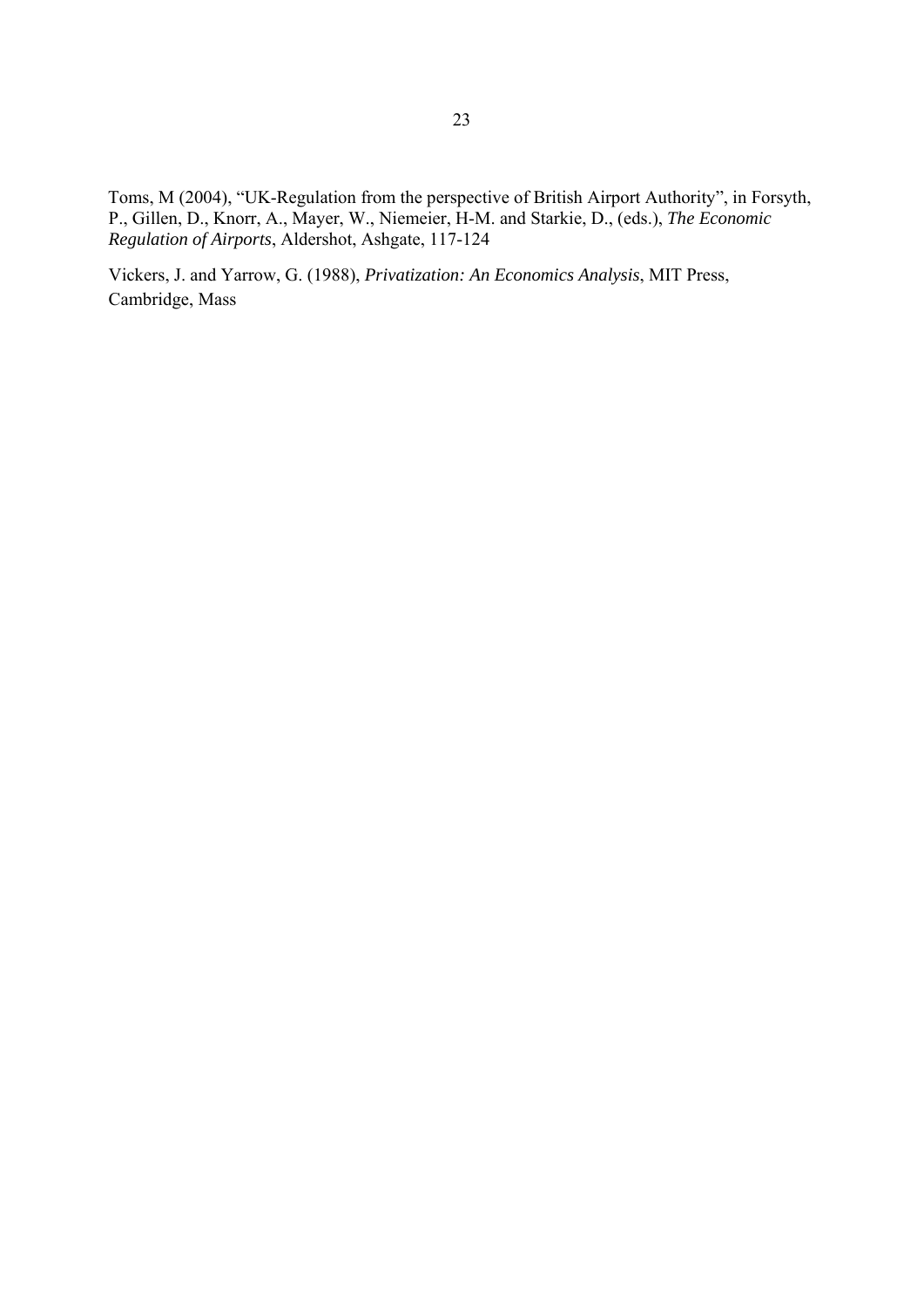# **Table 1 Overview of regulatory mile stones of BAA**

| Year          | Major Events                                                                |  |  |  |  |  |
|---------------|-----------------------------------------------------------------------------|--|--|--|--|--|
| 1965          | Airports Act sets up British Airport Authority with Heathrow, Gatwick       |  |  |  |  |  |
|               | <b>Stansted and Prestwick</b>                                               |  |  |  |  |  |
| 1971 and 1975 | Acquires Edinburgh, Aberdeen and Glasgow                                    |  |  |  |  |  |
| 1972          | BAA applies Long Run Marginal Cost Pricing with peak pricing                |  |  |  |  |  |
| 1977          | Government establishes traffic distribution rules                           |  |  |  |  |  |
| 1983          | Memorandum of Understanding between US and UK on airport user charges       |  |  |  |  |  |
|               | with single till principle                                                  |  |  |  |  |  |
| 1985          | Department of Transport White Paper on Airport Policy on capacity,          |  |  |  |  |  |
|               | ownership and regulation                                                    |  |  |  |  |  |
| 1985          | Study of Starkie and Thomson on privatising Londons's airports              |  |  |  |  |  |
|               | recommends a break up                                                       |  |  |  |  |  |
| 1986          | Airports Act announcing the sale of BAA as a single entity in 1987          |  |  |  |  |  |
| 1987          | BAA plc was floated.                                                        |  |  |  |  |  |
| 1991          | Traffic distribution rules are abolished                                    |  |  |  |  |  |
| 1991          | The Monopolies and Mergers Commission rejected a break up                   |  |  |  |  |  |
| 1996          | Transport Committee recommends to separate Heathrow from Gatwick and        |  |  |  |  |  |
|               | Stansted but the Government prefers joint ownership                         |  |  |  |  |  |
| 1999          | Government investigation rejects break up                                   |  |  |  |  |  |
| 2002          | CAA recommends move to dual till and investment incentive mechanism but     |  |  |  |  |  |
|               | Competitive Commission disagrees. In the end the single till prevails and   |  |  |  |  |  |
|               | price-caps are adjusted for cost of capital expenditure                     |  |  |  |  |  |
| 2003          | White paper "The Future of Aviation" proposed a second runway at Stansted   |  |  |  |  |  |
|               | (2011/12) and a third runway at Heathrow(2015-20) under environmental       |  |  |  |  |  |
|               | standards or if these are not met a second runway at Gatwick (after 2019)   |  |  |  |  |  |
| 2006          | Office of Fair Trading inquires whether the market structure works well for |  |  |  |  |  |
|               | the consumer.                                                               |  |  |  |  |  |
| 2006          | Ferrovial buys BAA                                                          |  |  |  |  |  |
| 2007          | Competition Commission starts investigation into the break up of BAA        |  |  |  |  |  |
| 2008          | Terminal 5 starts operating and causing substantial delays                  |  |  |  |  |  |
| 2008          | Competition Commission recommends break up of BAA                           |  |  |  |  |  |

Sources: Graham, House of Commons Transport Committee, Starkie and Thompson, Toms, Vickers and Yarrow,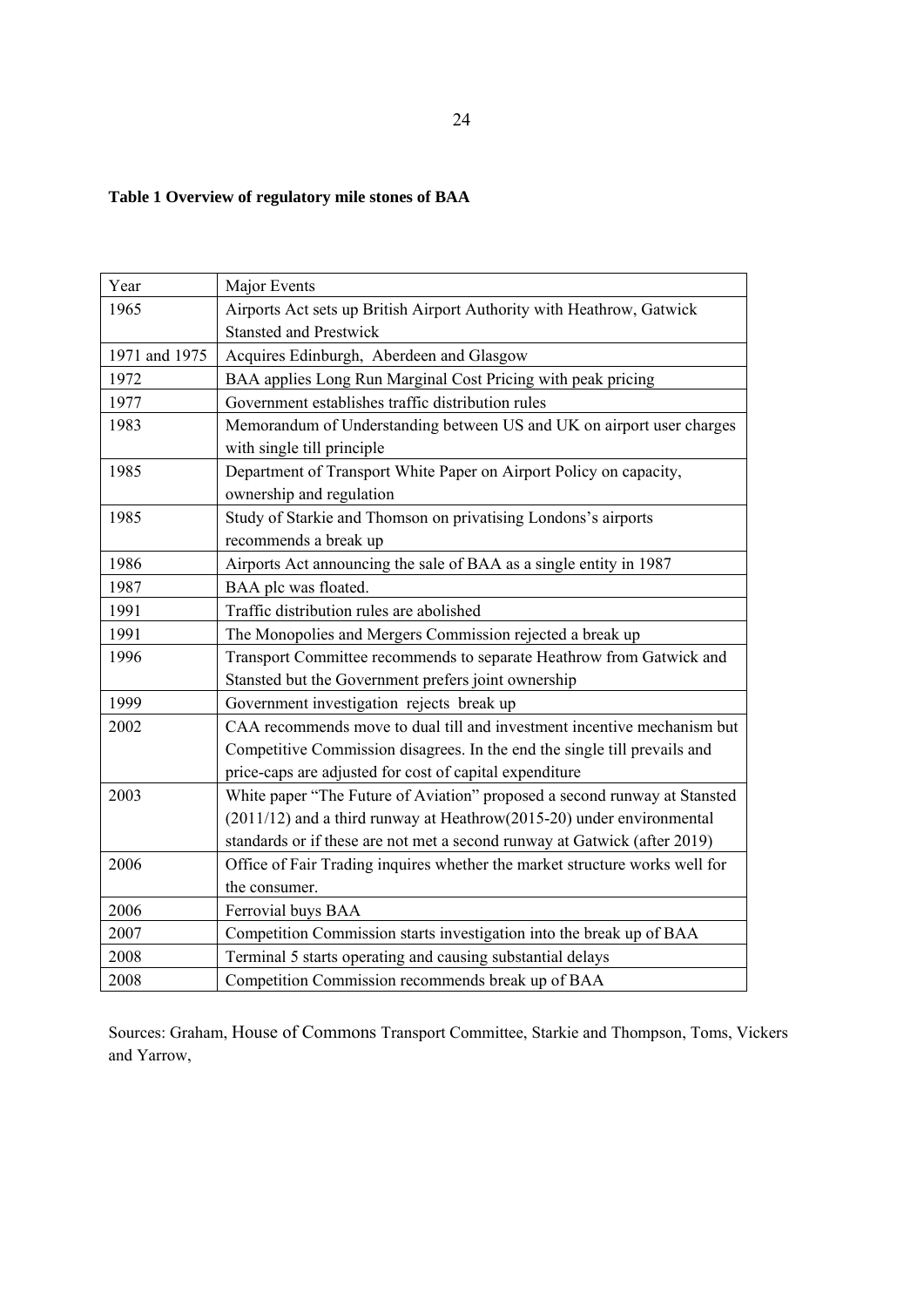|                         | 1987 | 1990           | 2000  | 2005  | 2007  |
|-------------------------|------|----------------|-------|-------|-------|
| Heathrow                | 34.7 | 42.6           | 64,3  | 67.7  | 67,8  |
| Gatwick                 | 19.4 | 21.0           | 31.9  | 32.7  | 35,1  |
| Stansted                | 0.7  | $\mathbf{1.2}$ | 11.9  | 22    | 23,8  |
| Luton                   | 2.6  | 2,7            | 6,2   | 9,1   | 9,9   |
| Manchester              | 8.6  | 10.1           | 18.4  | 22.1  | 21,9  |
| airports<br>All<br>(UK) | 80.5 | 102.4          | 179,9 | 228,2 | 240,7 |

# **Table 2 Passenger Numbers at London airports (millions)**

Source: CAA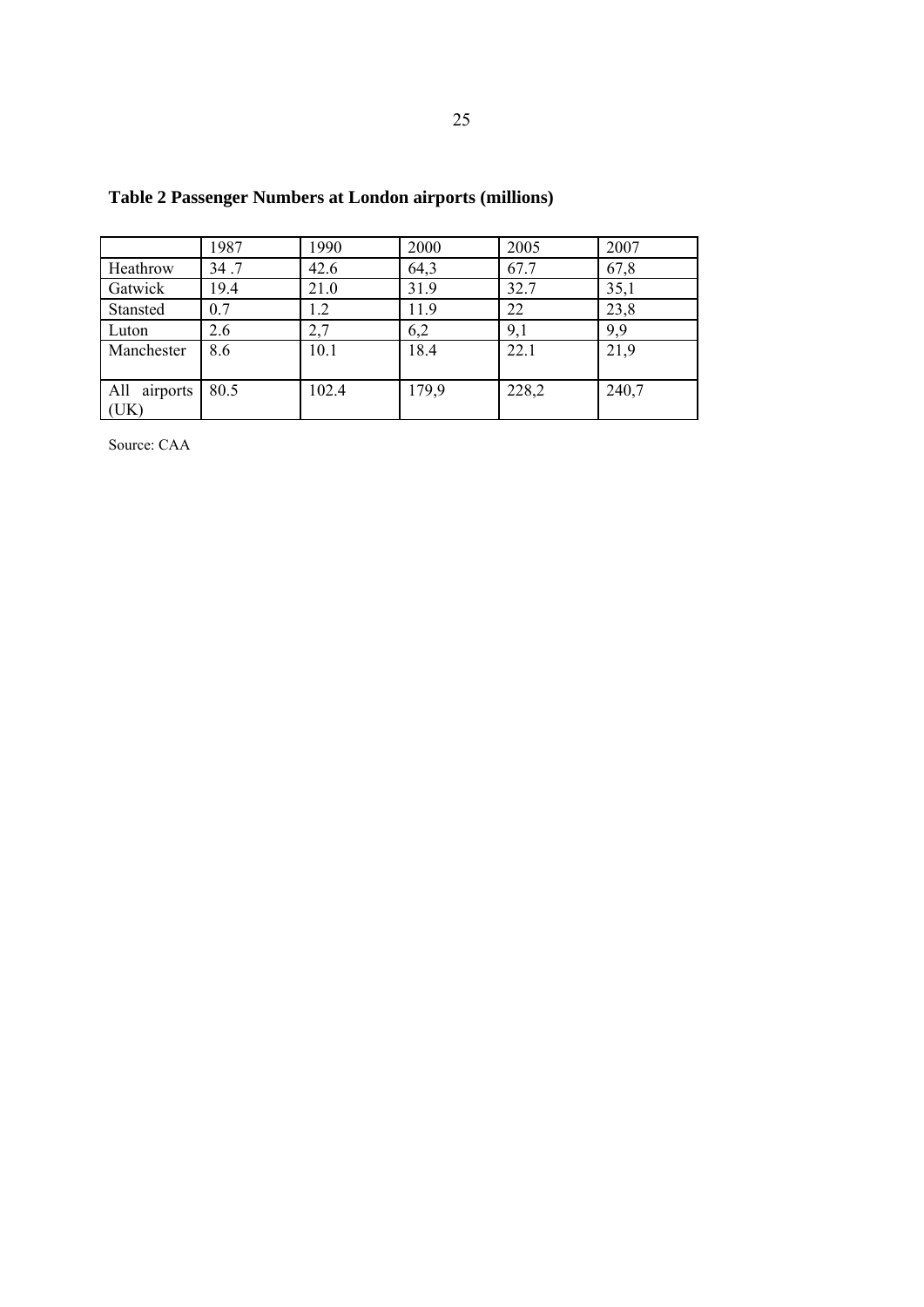# **Table 3: Regulation X-factor**

| Airport         | X-value   |            |      |           |           |               |                  |  |  |  |
|-----------------|-----------|------------|------|-----------|-----------|---------------|------------------|--|--|--|
| Period          | 1987-1991 | 1992 -1993 | 1994 | 1995-1996 | 1997-2002 | 2003-<br>2008 | $2009 -$<br>2013 |  |  |  |
| Heathrow        |           | Ω          | 4    |           |           | $-6.5$        | $-7.5*$          |  |  |  |
| Gatwick         |           | ∩          | 4    |           |           | $\theta$      | $-2*$            |  |  |  |
| <b>Stansted</b> |           |            |      |           | - 1       |               |                  |  |  |  |

Source: Graham (2006), CAA

Additionally the base of the price cap was raised.